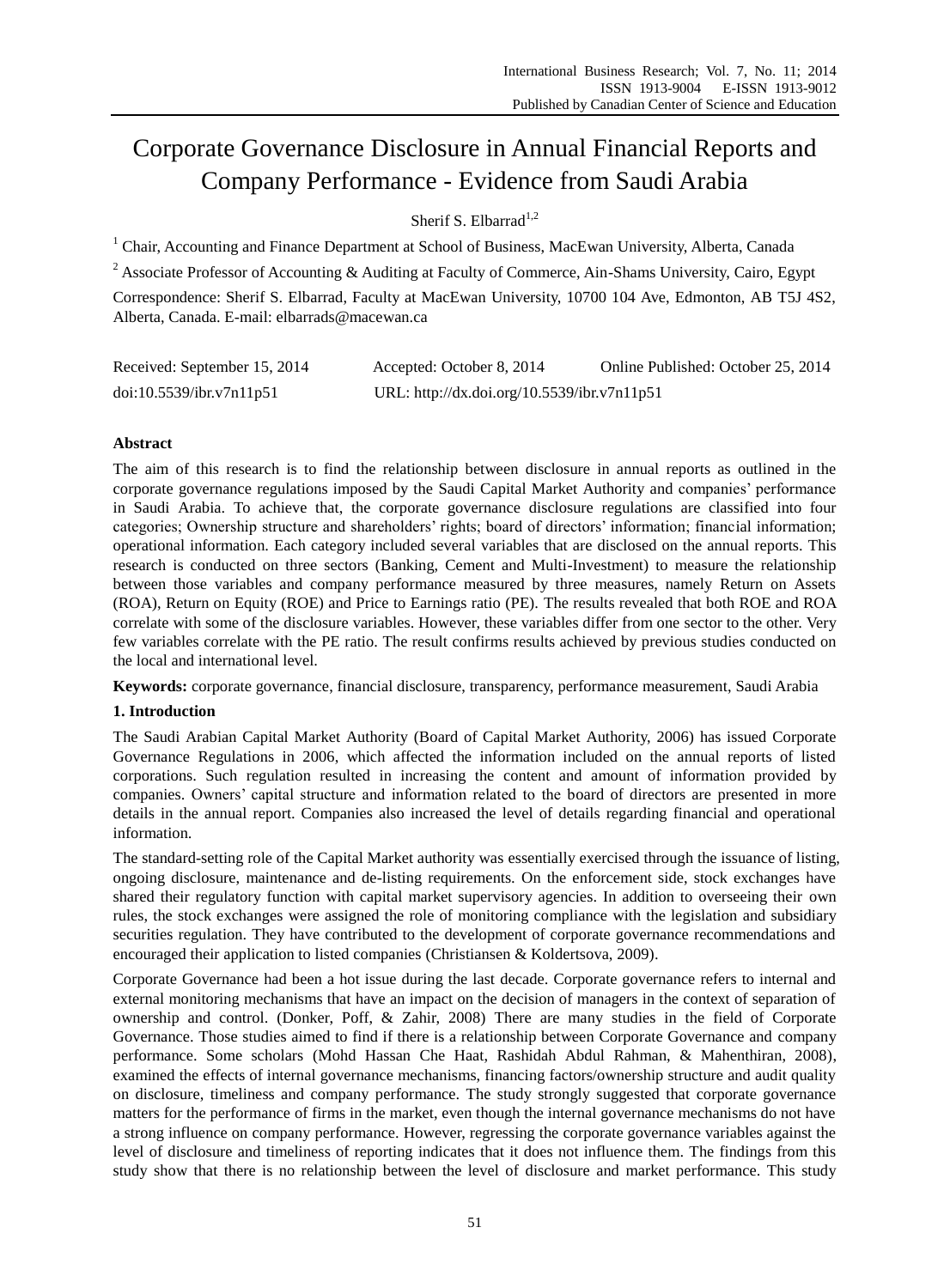reveals that the framework of governance that is adopted by the regulatory bodies could be built in a way that does not fulfill its purposes. On the other hand, there are other scholars (Larcker, Richardson, & Tuna, 2007), who found out that the relationship between typical measures of corporate governance and various accounting and economic outcomes has not produced a consistent set of results. Their research suggests that there are 14 dimensions to corporate governance and found that they have mixed associations with abnormal accruals, little relation to accounting restatements, but some ability to explain future operating performance and future excess stock returns. Most of the studies concentrate on companies operating in developed countries. There are very few research that studied the effect of Corporate Governance on a company's performance in developing countries. On the other hand, some studies lead to conflicting results.

This research aims to find the relationship of corporate governance regulations imposed by the Saudi Capital Market Authority - which implies disclosing particular information on the annual reports - and companies' performance in Saudi Arabia. A study (*S&P/hawkamah ESG pan Arab index methodology,* 2013) classified Corporate Governance information into four main categories, each of which is composed of different variables. The four categories are; Ownership structure and shareholders' rights; board of directors' information; financial information; operational information. This research will be following such classification.

#### **2. Literature Review**

Reviewing the literature revealed that there are several studies that had discussed the relationship between disclosing information - as per corporate governance regulations - and company performance for each of those categories as follows:

## *2.1 Ownership Structure and Shareholders' Rights*

The connection between ownership structure and performance has been the subject of a major and ongoing debate in the corporate finance literature. Studies revealed that ownership structure could differ from one country to the other. Indian companies, for example, maintain their shareholding pattern over time, unlike several other emerging markets (Kaur & Gill, 2009). A study (Xiaonian Xu, 1999) found that the mix and concentration of share ownership did indeed significantly affect a company's performance. Another paper (Gropp & Köhler, 2010) showed that banks working in countries with better shareholder rights and controlling shareholder recorded larger losses during the crisis than banks operating in countries with poor shareholder rights and without a controlling shareholder.

## *2.2 Financial Information Disclosures*

A study (Abed, Al-Okdeh, & Nimer, 2011) concluded that disclosing information related to forecasts is negatively and significantly related to performance when applied to Jordanian companies. Another study (Foerster & Huen, 2004) found positive and significant relation between stock performance and the corporate governance score index for Canadian companies. Another research (Adiloglu & Vuran, 2012) studied the relationship between the financial ratios and transparency levels of financial disclosures within the scope of corporate governance. The results reveal that transparency level has statistical differences among the group means of return on assets, total debt/ total assets, long-term debt/ total assets and corporate governance index variables. Another study (Nuryaman, 2012) pointed out that the practice of corporate governance has a positive effect on company's operational performance represented in the current ratio, return on assets and return on equity.

#### *2.3 Operational Information Disclosures*

Several studies covered the effect of operational information disclosure on company performance. A study (Brown & Caylor, 2009) found that six corporate governance provisions were significantly and positively linked to return on assets, return on equity, or both. The research results revealed that the governance provisions recently mandated by the U.S. stock exchanges are less closely linked to firm operating performance than are those not so mandated. Another research (Aluchna, 2009) tried to measure the effect of corporate governance on company performance in Poland. The results do not confirm the assumption that higher ROI for companies that are complying with corporate governance best practice. These findings may be explained by the early stages of capital market development, weak institutional system and relative underdevelopment of the corporate governance system. The study concludes finally that the results may discourage companies for making further corporate governance progress or even for adopting the more fundamental rules of best practice. Thus, the compliance with corporate governance rules may be seen just a cost and formal requirement with no benefits for companies and investors. Another paper (Fong & Shek, 2009) concluded that only two financial ratios (Operating Profit Margin and Net Profit Margin) that showed a positive relationship with Corporate Governance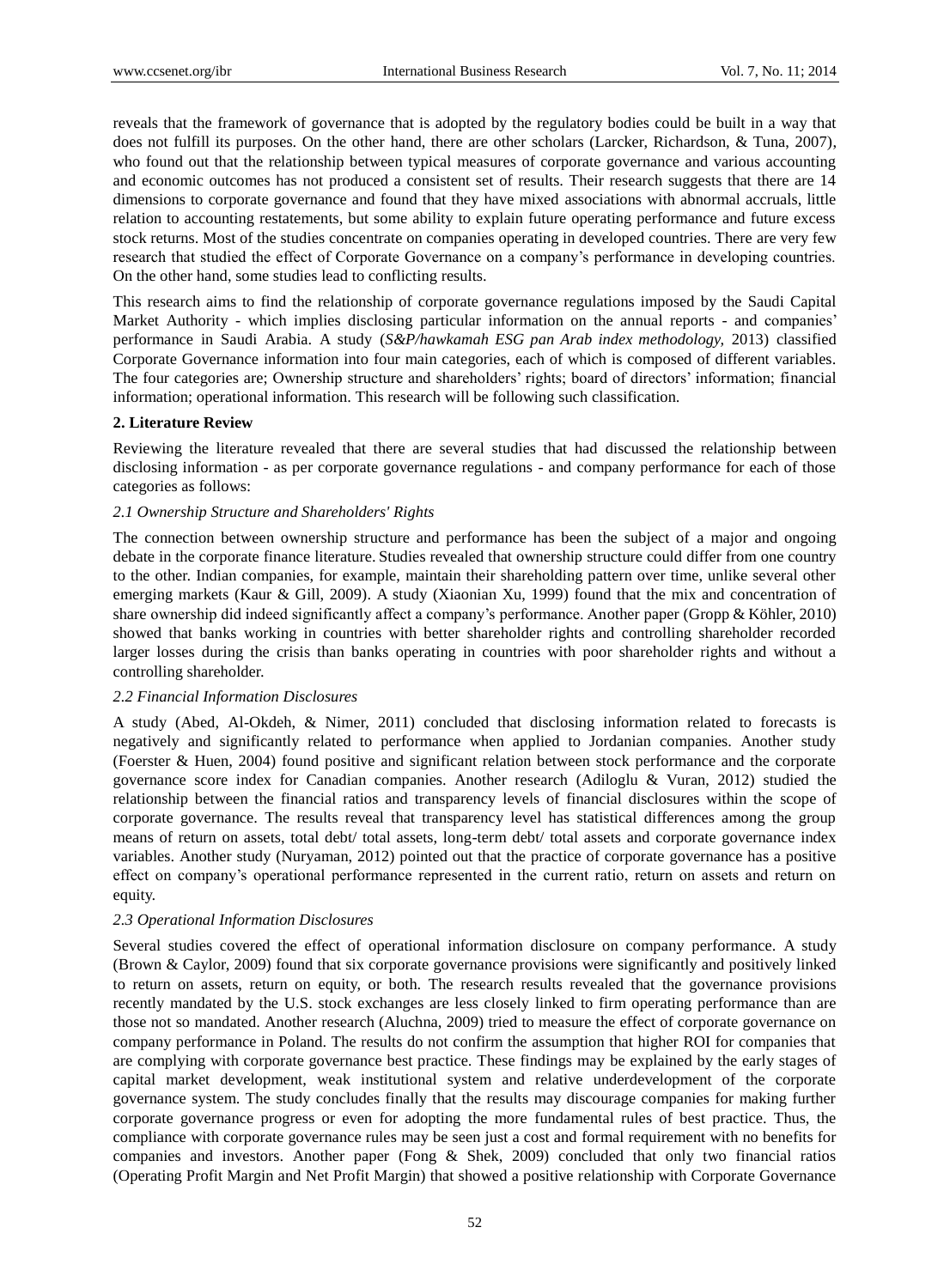disclosure of Hong-Kong based family controlled property development companies. Other financial performance measuring ratios did not show such relationship. Al-Hussain (Al-Hussain & Johnson, 2009) had the same results on Banks in Saudi Arabia. They found that there is a strong relationship between the efficiency of corporate governance structure and banks' performance measured by return on assets.

## *2.4 Board of Directors Related Information*

Several studies covered the effect of disclosing information related to board of directors on company performance. A study (Bhagat Sanjai & Bolton, September 2006) found that stock ownership of board members is significantly positively correlated with better contemporaneous and subsequent operating performance. Another research (Hua, 2003) found that the excess compensation in board and ownership structure has a negative association with firms' operating performance measured by return on assets.

It is clear from the literature review that there is no clear evidence for the impact of disclosure as per corporate governance regulations on company performance. Such ambiguity adds value to this paper as it sheds some light on such relationship in the Saudi Arabian context.

## **3. Data Collection**

# *3.1 Selecting the Variables of Disclosure as per Corporate Governance*

Following the classification of corporate governance into four main categories with their associated variables, the researcher reviewed their presence in the Saudi Arabian listed companies' annual reports. Each category contains a group of independent variables. Accordingly, the measures of disclosures are represented by 18 independent variables divided into the four categories as follows:

Disclosure of capital structure: Represented by four variables as follows:

- X1\_1 Number of shares.
- X1\_2 Capital structure (Percent of equity to debt).
- X1\_3 Percent of management ownership.
- X1\_4 Institutional ownership.

Disclosure of Board of director's information: Represented by five variables as follows:

- X2\_1 Number of meetings per year.
- X2\_2 Number of members of Board of directors.
- X2\_3 Percent of attendance at meetings.
- X2 4 Number of independent board members.
- X2\_5 Board members' compensation.

Disclosure of Financial information: Represented by four variables as follows:

- X3 1 Basic prediction of future revenues.
- X3 2 An analysis of the company's activities.
- X3\_3 Revenue break-down.
- X3\_4 Cost structure.

Disclosure of Operational information: Represented by five variables as follows:

- X4\_1 Management discussion of the company's strategy.
- X4\_2 Future investment plans.
- X4\_3 Trends in the company's field of business.
- X4 4 Company's market share.
- X4\_5 Participation in Social responsibility.

The dependent variables are represented as follows:

- Y1 Price to Earnings Ratio (PE).
- Y2 Return on Equity (ROE).
- Y3 Return on Assets (ROA).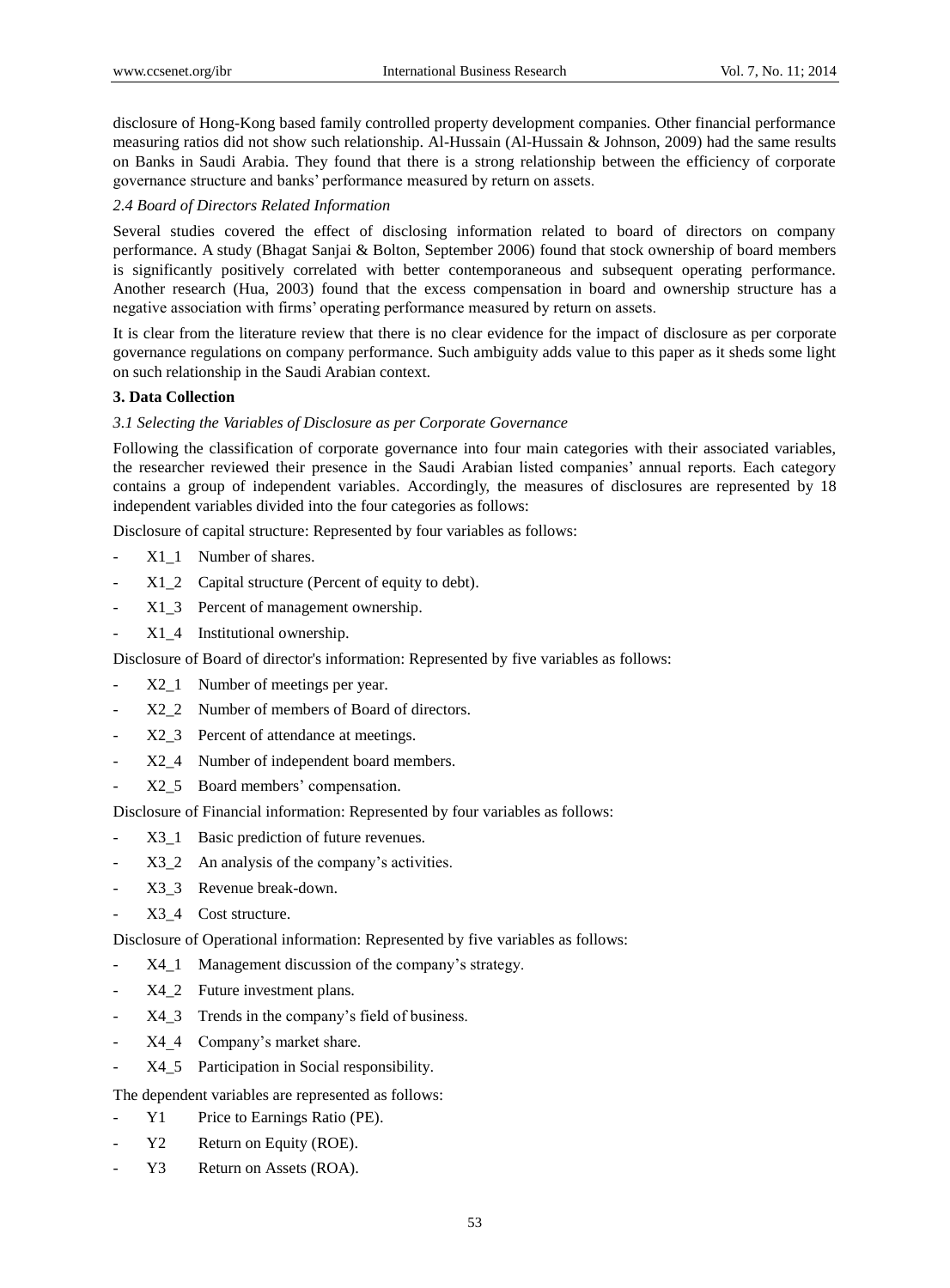#### *3.2 Selecting the Performance Measures*

Based on the literature review, it is clear that most of the scholars agreed that performance measurement is represented by two financial indicators namely, return on assets and returns on Equity. In this research, the Price to Earnings ratio is added as the market performance measure.

## **4. Sample Selection and Developing the Research Hypotheses**

#### *4.1 Sample Selection*

This research tests a group of hypotheses to formulate the relationship between companies' performance and corporate governance variables in three different sectors. The Banking sector; The Cement sector; and the Multi-Investment sector. The Banking sector is selected as it is strictly monitored by the Saudi Arabian Monetary Agency (SAMA – which is taking the role of the Central Bank in Saudi Arabia); so it is expected that it would be the sector that is applying the highest level of disclosures required by the Corporate Governance regulation. The multi-Investment sector works in various industries and hence the performance of its companies is not so directly affected by the market as those industry specific sectors. The Cement sector is selected as an industry specific sector that is the least sector affected by the economic environment during the period of study in Saudi Arabia as there is always an enormous demand for their products, and accordingly there are minimum market fluctuations. Company performance is determined by three performance indicators forming the dependent variables represented in return on assets (to show the efficiency of using the assets) "Y1," return on equity "Y2" (to show the profitability to shareholders) and Price to earnings ratio "Y3" (to show the response of the stock market).

The following figure summarizes the theoretical framework of this research where the relationship between each of those variables is tested for each of the three sectors, and then, the results are going to be compared to see if there are any discrepancies between sectors.



Figure 1. The research theoretical framework

## *4.2 Developing the Research Hypotheses*

Based on the above theoretical framework, the research hypotheses are developed as follows:

H1: The relationship between the PE ratio and the Board of directors' disclosed information differs significantly among the different sectors.

H2: The relationship between the PE ratio and the disclosure of capital structure information differs significantly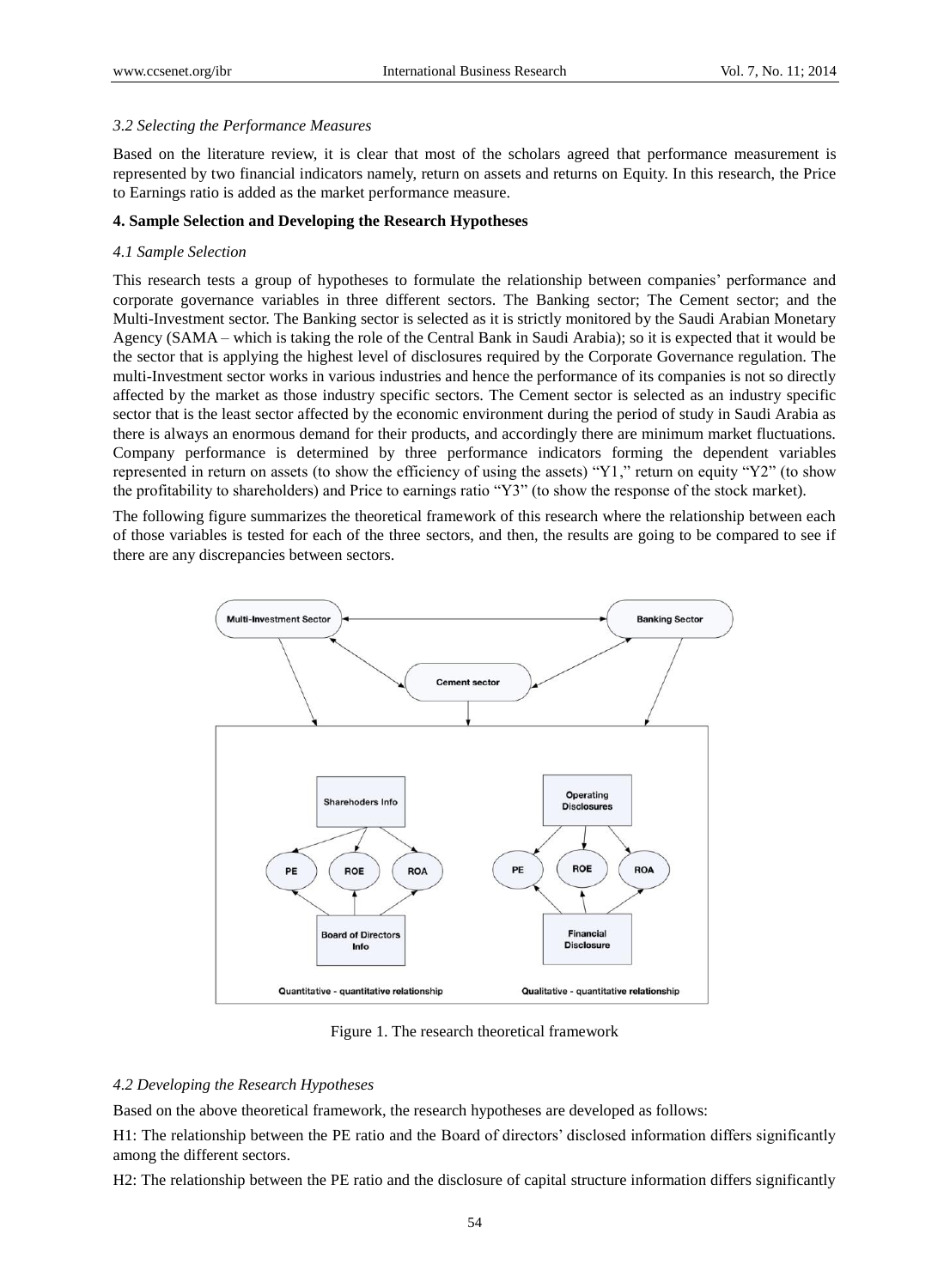among the different sectors.

H3: The effect of the disclosure of financial information on PE ratio differs significantly among the different sectors.

H4: The effect of the disclosure of operational information on PE ratio differs significantly among the different sectors.

H5: The relationship between the ROE ratio and the Board of directors' disclosed information differ significantly among the different sectors.

H6: The relationship between the ROE ratio and the disclosure of capital structure information differs significantly among the different sectors.

H7: The effect of the disclosure of financial information on ROE ratio differs significantly among the different sectors.

H8: The effect of the disclosure of operational information on ROE ratio differs significantly among the different sectors.

H9: The relationship between the ROA ratio and the Board of directors' disclosed information differs significantly among the different sectors.

H10: The relationship between the ROA ratio and the disclosure of capital structure information differs significantly among the different sectors.

H11: The effect of the disclosure of financial information on ROA ratio differs significantly among the different sectors.

H12: The effect of the disclosure of operational information on ROA ratio differs significantly among the different sectors.

## **5. Research Methodology**

Cross-sectional data (of 3 sectors) over a time series of (3 years) are compared together for the three chosen sectors by using panel data. The sample primarily included all companies in each of the three sector. Then, newly established companies that didn't have enough financial data to cover the series of years considered in this study are excluded (Note 1). The financial statements together with Board's reports for each company for each year are downloaded from the official site of the Saudi Stock market (www.tadawul.com). The data representing the respective variables are extracted from such reports into the statistical package SPSS where the statistical analysis is performed and hypotheses are tested.

## *5.1 Statistical Analysis*

A descriptive analysis of the different variables (dependent/independent) is performed to plot whether there are any significant differences between those variables across the different sectors.

## 5.1.1 Dependent Variables

The following tables (table  $1 \& 2$ ) show the descriptive statistics for the dependent variables.

| sector           |            | N  | Minimum | Maximum | Mean   | Std. Deviation |
|------------------|------------|----|---------|---------|--------|----------------|
| <b>Banks</b>     | $Y1 - PE$  | 33 | .00     | 1000.00 | 59.43  | 175.04         |
|                  | $Y2 - ROE$ | 33 | $-8.27$ | 23.55   | 10.68  | 7.47           |
|                  | $Y3 - ROA$ | 33 | $-1.43$ | 3.96    | 1.60   | 1.14           |
| Cement           | $Y1 - PE$  | 27 | .00     | 107.48  | 15.46  | 18.95          |
|                  | $Y2 - ROE$ | 27 | $-3.28$ | 33.83   | 17.12  | 9.68           |
|                  | $Y3 - ROA$ | 27 | $-2.82$ | 29.94   | 14.02  | 8.71           |
| Multi Investment | $Y1 - PE$  | 21 | .00     | 1000.00 | 161.10 | 274.08         |
|                  | $Y2 - ROE$ | 21 | $-6.82$ | 9.66    | 1.42   | 3.27           |
|                  | $Y3 - ROA$ | 21 | $-5.49$ | 7.45    | 1.08   | 2.63           |

Table 1. Descriptive statistics for the three sectors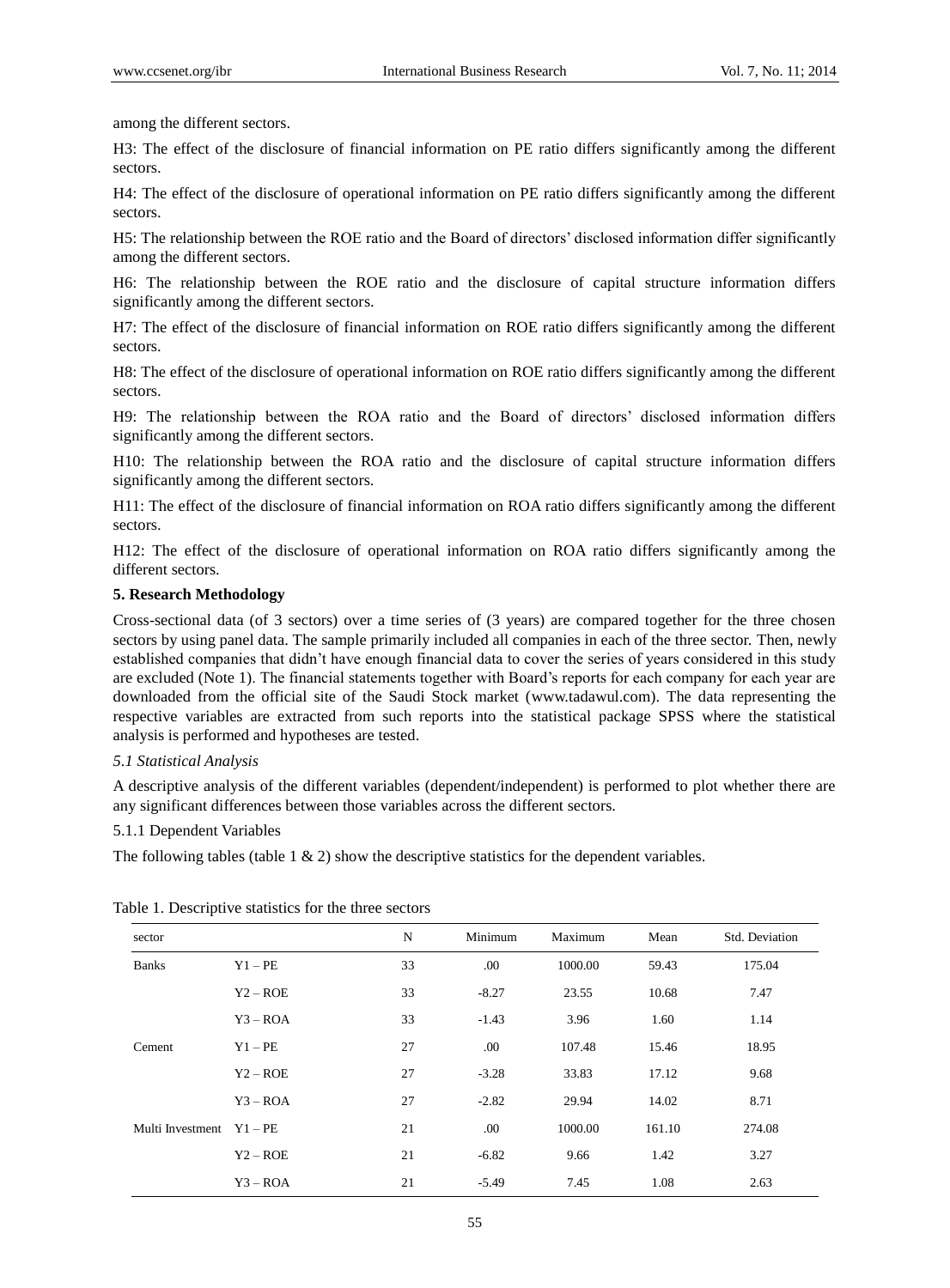|                     |                       | Sum of Squares | df | Mean Square | $\mathbf F$ | Sig. |
|---------------------|-----------------------|----------------|----|-------------|-------------|------|
| $Y1 - PE$           | <b>Between Groups</b> | 258184         | 2  | 129092      | 4.040       | .021 |
|                     | Within Groups         | 2492184        | 78 | 31951       |             |      |
|                     | Total                 | 2750369        | 80 |             |             |      |
| Y <sub>2</sub> -ROE | <b>Between Groups</b> | 2914           | 2  | 1457        | 25.618      | .000 |
|                     | Within Groups         | 4436           | 78 | 57          |             |      |
|                     | Total                 | 7350           | 80 |             |             |      |
| $Y3 - ROA$          | <b>Between Groups</b> | 2871           | 2  | 1435        | 52.044      | .000 |
|                     | Within Groups         | 2151           | 78 | 28          |             |      |
|                     | Total                 | 5022           | 80 |             |             |      |

Table 2. Dependent variables variance analysis based on each sector ANOVA

Table 1 and 2 concludes that there are significant differences between the means of each of the dependent variables across sectors. Such a result is expected due to the different nature of each sector.

5.1.2 Independent Variables

Ownership structure and shareholders' rights: The following two tables (table  $3 \& 4$ ) show the descriptive statistics on the four variables comprising such a category.

| sector     |        | $\mathbf N$ | Minimum          | Maximum      | Mean             | Std. Deviation |
|------------|--------|-------------|------------------|--------------|------------------|----------------|
| Banking    | $X1_1$ | 33          | 450000           | 1500000000   | 455565909        | 474211224      |
|            | $X1_2$ | 33          | 10               | 90           | 18               | 15             |
|            | $X1_3$ | 33          | $\mathbf{0}$     | 33           | 8                | 9              |
|            | $X1_4$ | 33          | $\boldsymbol{0}$ | 66           | 20               | 22             |
| Cement     | $X1_1$ | 27          | 8000000          | 153000000    | 84966667         | 46509875       |
|            | $X1_2$ | 27          | 59               | 92           | 79               | 11             |
|            | $X1_3$ | 27          | $\boldsymbol{0}$ | 62           | 21               | 21             |
|            | $X1_4$ | 27          | $\boldsymbol{0}$ | 13           | 3                | 5              |
| Multi-     | $X1_1$ | 21          | 15000000         | 126388889    | 54226984         | 36125678       |
| Investment | $X1_2$ | 21          | 42               | 100          | 78               | 20             |
|            | $X1_3$ | 21          | $\mathbf{0}$     | 22           | 5                | 6              |
|            | $X1_4$ | 21          | $\mathbf{0}$     | $\mathbf{0}$ | $\boldsymbol{0}$ | $\mathbf{0}$   |

Table 3. Descriptive statistics for ownership structure and shareholders' right variables

Table 4. Variance analysis (ANOVA) for ownership structure and shareholders' rights variables according to the sector

|        |                       | Sum of Squares | df             | Mean Square | F       | Sig. |
|--------|-----------------------|----------------|----------------|-------------|---------|------|
| $X1_1$ | <b>Between Groups</b> | 2.895E18       | $\overline{2}$ | 1.448E18    | 15.515  | .000 |
|        | Within Groups         | 7.278E18       | 78             | 9.331E16    |         |      |
|        | Total                 | 1.017E19       | 80             |             |         |      |
| X1 2   | <b>Between Groups</b> | 72561.033      | $\overline{c}$ | 36280.517   | 151.748 | .000 |
|        | Within Groups         | 18648.607      | 78             | 239.085     |         |      |
|        | Total                 | 91209.640      | 80             |             |         |      |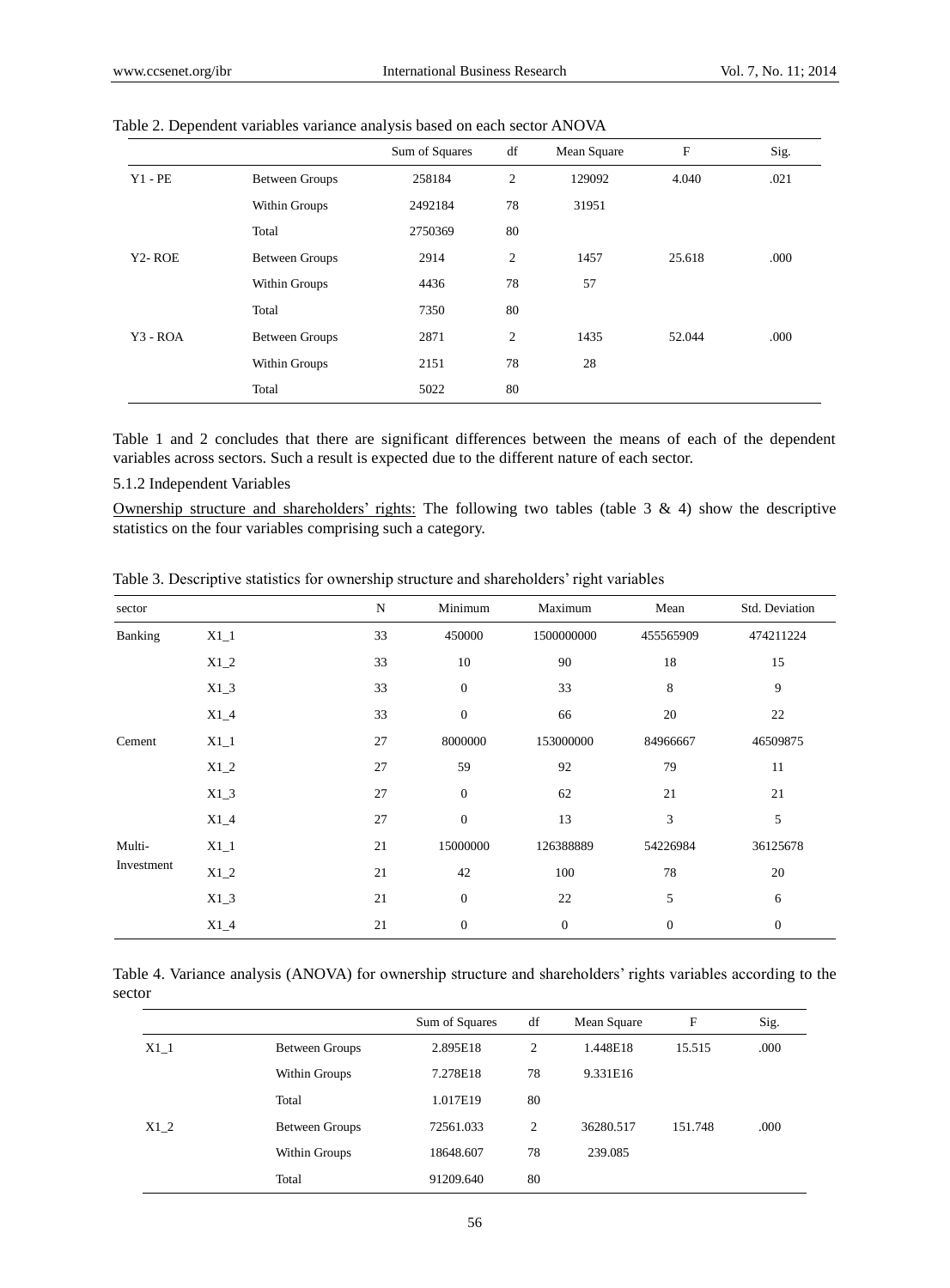| $X1_3$ | Between Groups        | 3691.636  | 2  | 1845.818 | 9.882  | .000 |
|--------|-----------------------|-----------|----|----------|--------|------|
|        | Within Groups         | 14568.755 | 78 | 186.779  |        |      |
|        | Total                 | 18260.391 | 80 |          |        |      |
| $X1_4$ | <b>Between Groups</b> | 6775.365  | 2  | 3387.683 | 15.711 | .000 |
|        | Within Groups         | 16818.976 | 78 | 215.628  |        |      |
|        | Total                 | 23594.341 | 80 |          |        |      |

It could be concluded that there is a significant difference between each of the independent variables across sectors as follows:

- The number of shares is significantly different due to the different capital requirements for the companies working in each of the sectors, considering the fact that all shares in Saudi Arabia are having the same par value of 10 SR.
- The capital structure is significantly different; however, it is close between the Cement sector and the multi-investment, while it is different in the banking sector, and such results are logical due to the different nature of such sector.
- The proportion of management shareholding is significantly different among sectors. Such results could appear to be illogical. However, in Saudi Arabia, it is different, as there are a couple of banks owned by families who are participating in management.
- Proportion of institutional shareholding is significantly different among sectors too. Where the Cement and the banking sector showed participation of institutional shareholding, while the multi-investment showed no institutional shareholding.

Board and Management Information: Descriptive statistics for the five indicators comprising such variables is shown in (Table 5  $\&$  6) as follows:

| sector                |         | ${\bf N}$ | Minimum          | Maximum        | Mean        | Std. Deviation |
|-----------------------|---------|-----------|------------------|----------------|-------------|----------------|
| Banking               | $X2_1$  | $28\,$    | $\overline{4}$   | $\,8\,$        | 5           | $\mathbf{1}$   |
|                       | $X2_2$  | 33        | $\sqrt{6}$       | 11             | 10          | $\mathbf{1}$   |
|                       | $X2_3$  | $28\,$    | $72\,$           | $100\,$        | $\bf 89$    | 6              |
|                       | $X2_4$  | 32        | $25\,$           | $100\,$        | 65          | $23\,$         |
|                       | $X2_5$  | $31\,$    | 1380             | 27892          | 6990        | 7439           |
| $\mbox{Cement}$       | $X2_1$  | $26\,$    | $\sqrt{4}$       | $\overline{9}$ | 5           | $\mathbf{1}$   |
|                       | $X2\_2$ | $26\,$    | $\boldsymbol{7}$ | $11\,$         | 9           | $\sqrt{2}$     |
|                       | $X2_3$  | 26        | 67               | $100\,$        | $87\,$      | 9              |
|                       | $X2_4$  | $25\,$    | $25\,$           | 100            | 65          | 23             |
|                       | $X2_5$  | 26        | 1581             | 6278           | 3054        | 1373           |
| Multi-Investment X2_1 |         | $21\,$    | $\sqrt{2}$       | 9              | 5           | $\sqrt{2}$     |
|                       | $X2_2$  | $21\,$    | $\sqrt{5}$       | $10\,$         | $\,$ 8 $\,$ | $\mathbf{1}$   |
|                       | $X2_3$  | $21\,$    | 53               | 100            | $\bf 84$    | 11             |
|                       | $X2_4$  | 17        | $20\,$           | $\bf 88$       | 54          | 20             |
|                       | $X2_5$  | $18\,$    | 43               | 10520          | 1783        | 2481           |

Table 5. Descriptive statistics for board and management information variables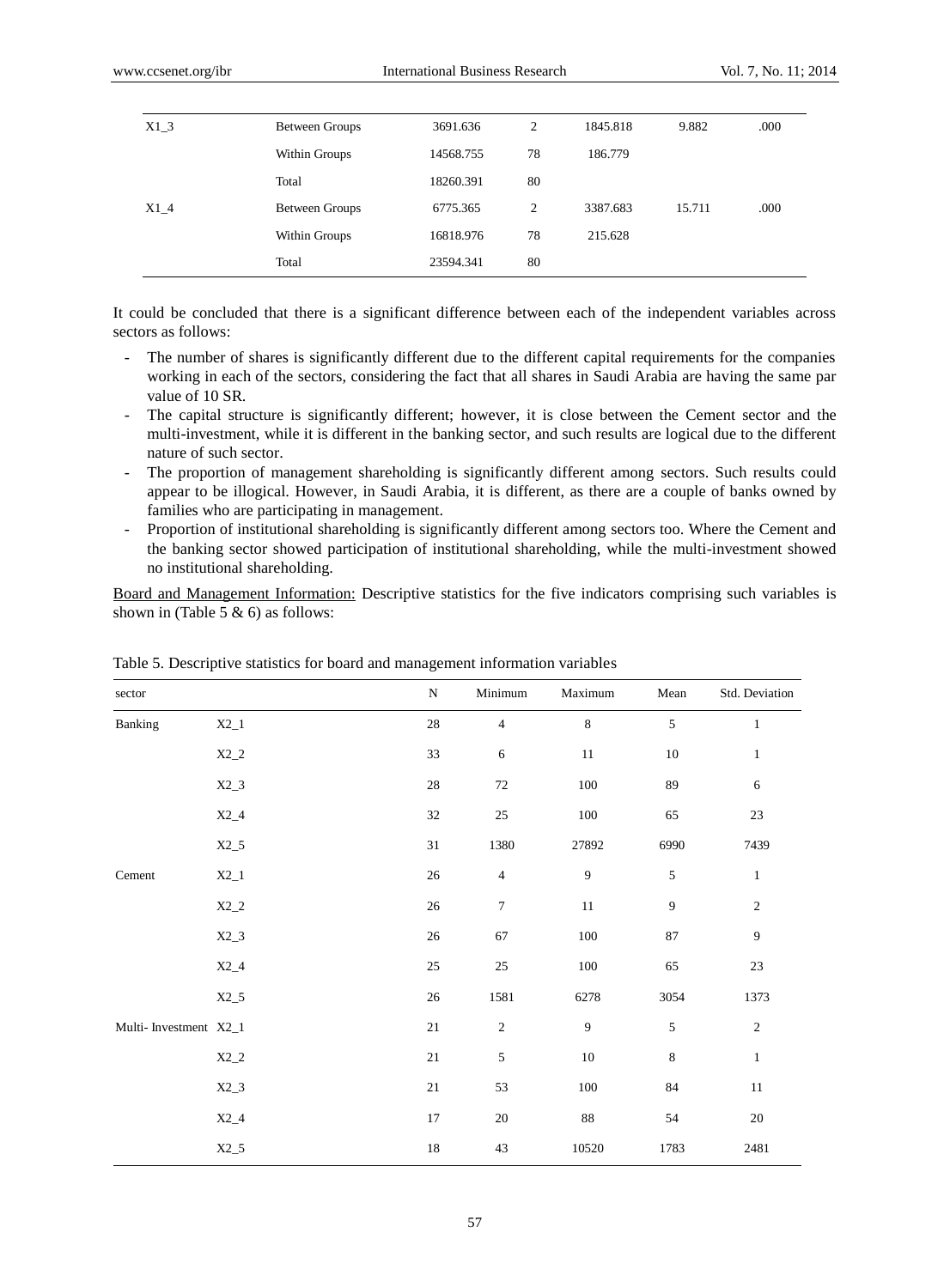|        |                       | Sum of Squares | df             | Mean Square | $\mathbf{F}$ | Sig. |
|--------|-----------------------|----------------|----------------|-------------|--------------|------|
| $X2_1$ | <b>Between Groups</b> | .126           | $\overline{2}$ | .063        | .025         | .976 |
|        | Within Groups         | 183.420        | 72             | 2.548       |              |      |
|        | Total                 | 183.547        | 74             |             |              |      |
| $X2_2$ | <b>Between Groups</b> | 62.670         | $\mathfrak{2}$ | 31.335      | 18.166       | .000 |
|        | Within Groups         | 132.818        | 77             | 1.725       |              |      |
|        | Total                 | 195.487        | 79             |             |              |      |
| $X2_3$ | <b>Between Groups</b> | 353.726        | $\mathfrak{2}$ | 176.863     | 2.429        | .095 |
|        | Within Groups         | 5243.104       | 72             | 72.821      |              |      |
|        | Total                 | 5596.830       | 74             |             |              |      |
| $X2_4$ | <b>Between Groups</b> | 1566.730       | $\overline{2}$ | 783.365     | 1.568        | .216 |
|        | Within Groups         | 35476.224      | 71             | 499.665     |              |      |
|        | Total                 | 37042.955      | 73             |             |              |      |
| $X2_5$ | <b>Between Groups</b> | 3.7838         | $\mathfrak{2}$ | 1.8928      | 7.517        | .001 |
|        | Within Groups         | 1.8129         | 72             | 2.5167      |              |      |
|        | Total                 | 2.1909         | 74             |             |              |      |

| Table 6. Variance analysis (ANOVA) for board & management information variables according to sector |  |  |  |  |
|-----------------------------------------------------------------------------------------------------|--|--|--|--|
|                                                                                                     |  |  |  |  |

The above tables conclude that there is no significant difference between the number of meetings, percent of attended meetings by members and the number of independent board members across sectors. However, there is a significant difference between the number of board of directors' members and the executive board compensation across sectors. It could be rational that the executive board compensation is significantly higher in banks as their operations and investments are higher than the other two sectors.

# Disclosure of financial information:

Due to the qualitative nature of the data, the descriptive statistics used cross tabulation, where all the indicators are descriptive value, taking the value of either "1" if present or "0" if absent. Chi-Square has been used to test whether there is a significant difference across sectors.

| Table 7. Cross tabulation frequency tables for the financial disclosure variables according to sector |
|-------------------------------------------------------------------------------------------------------|
|-------------------------------------------------------------------------------------------------------|

| sector    |                  |              | Banking |                  | Cement | Multi-Investment |        | Total |        |
|-----------|------------------|--------------|---------|------------------|--------|------------------|--------|-------|--------|
| Variables |                  | No.          | $\%$    | No.              | $\%$   | No.              | $\%$   | No.   | $\%$   |
| $X3_1$    | $\overline{0}$   | 8            | 24.2%   | 7                | 25.9%  | $\boldsymbol{0}$ | .0%    | 15    | 18.5%  |
|           | $\mathbf{1}$     | 25           | 75.8%   | 20               | 74.1%  | 21               | 100.0% | 66    | 81.5%  |
| Total     |                  | 33           | 100.0%  | 27               | 100.0% | 21               | 100.0% | 81    | 100.0% |
| $X3_2$    | $\boldsymbol{0}$ | 10           | 30.3%   | 9                | 33.3%  | 6                | 28.6%  | 25    | 30.9%  |
|           | 1                | 23           | 69.7%   | 18               | 66.7%  | 15               | 71.4%  | 56    | 69.1%  |
| Total     |                  | 33           | 100.0%  | 27               | 100.0% | 21               | 100.0% | 81    | 100.0% |
| $X3_3$    | $\mathbf{0}$     | $\mathbf{1}$ | 3.0%    | 9                | 33.3%  | 6                | 28.6%  | 16    | 19.8%  |
|           | $\mathbf{1}$     | 32           | 97.0%   | 18               | 66.7%  | 15               | 71.4%  | 65    | 80.2%  |
| Total     |                  | 33           | 100.0%  | 27               | 100.0% | 21               | 100.0% | 81    | 100.0% |
| $X3_4$    | $\boldsymbol{0}$ | 16           | 48.5%   | 27               | 100.0% | 18               | 85.7%  | 61    | 75.3%  |
|           | 1                | 17           | 51.5%   | $\boldsymbol{0}$ | $.0\%$ | $\mathfrak{Z}$   | 14.3%  | 20    | 24.7%  |
| Total     |                  | 33           | 100.0%  | 27               | 100.0% | 21               | 100.0% | 81    | 100.0% |

58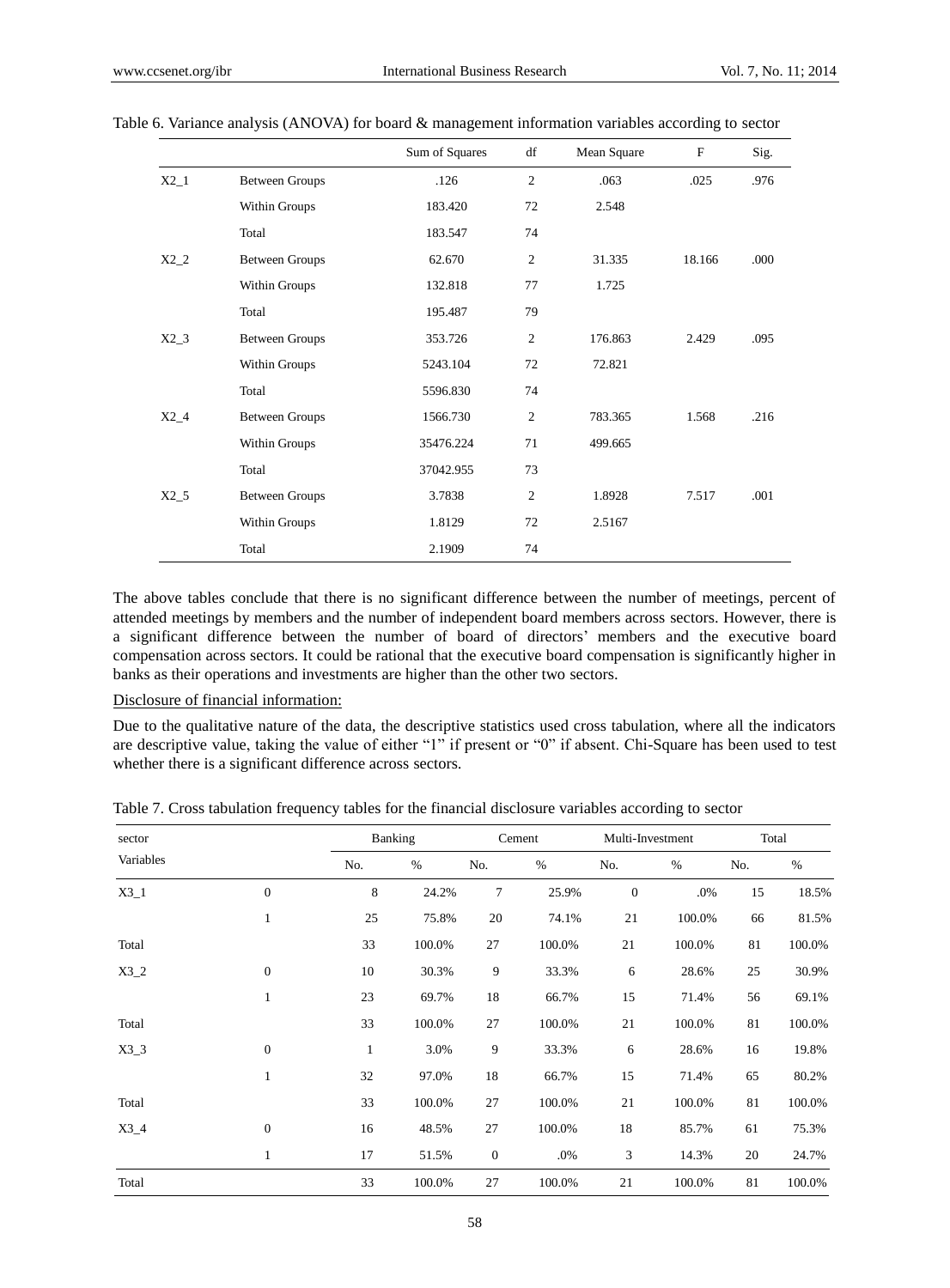| Variable | Chi Square | df | Sig.  |
|----------|------------|----|-------|
| $X3_1$   | 6.471      | 2  | 0.039 |
| X3 2     | 0.134      | 2  | 0.935 |
| X33      | 9.994      | 2  | 0.007 |
| $X3_4$   | 22.845     |    | 0.000 |

Table 8. Chi-square test for the financial disclosure variables according to sector

Based on the results provided in tables 7  $\&$  8, the following could be concluded regarding each of the independent variables:

- There is a significant difference across sectors in basic earnings forecast. It is clear that the multi-investment companies are disclosing such forecasts while banks and Cement companies are disclosing significantly less information.
- There is no significant difference across sectors regarding segment analysis where results are broken down to the business line level. The percentage of such disclosure among companies in different sectors is close, where the highest level of disclosure is among the multi-investment, banking and Cement sectors respectively.
- Revenue structure disclosure is significantly different across sectors. The percent is higher in banks, then multi-investment and the least percent is in the Cement sector.
- Analysis of the cost structure is significantly different across sectors. However, for all sectors the percent has been very small. The Cement sector does not show any disclosure regarding this variable.

Based on the above analysis, it is clear that the Cement sector does not disclose financial information as the other two sectors.

Operational Disclosure: Cross tabulation is used due to the qualitative nature of the data where all the variables are descriptive.

|           |                  |         |        | sectors        |        |                |                  |        |           |
|-----------|------------------|---------|--------|----------------|--------|----------------|------------------|--------|-----------|
|           |                  | Banking |        | Cement         |        |                | Multi-Investment | Total  |           |
| Variables |                  | Number  | $\%$   | Number         | $\%$   | Number         | $\%$             | Number | $\%$      |
| $X4_1$    | $\overline{0}$   | 3       | 9.1%   | $\overline{7}$ | 25.9%  | $\mathbf{1}$   | 4.8%             | 11     | 13.6%     |
|           | $\mathbf{1}$     | 30      | 90.9%  | 20             | 74.1%  | 20             | 95.2%            | 70     | 86.4%     |
| Total     |                  | 33      | 100.0% | 27             | 100.0% | 21             | 100.0%           | 81     | 100.0%    |
| $X4_2$    | $\overline{0}$   | 6       | 18.2%  | 9              | 33.3%  | $\overline{4}$ | 19.0%            | 19     | 23.5%     |
|           | $\mathbf{1}$     | 27      | 81.8%  | 18             | 66.7%  | 17             | 81.0%            | 62     | 76.5%     |
| Total     |                  | 33      | 100.0% | 27             | 100.0% | 21             | 100.0%           | 81     | 100.0%    |
| $X4_3$    | $\boldsymbol{0}$ | 16      | 48.5%  | 15             | 55.6%  | 13             | 61.9%            | 44     | 54.3%     |
|           | $\mathbf{1}$     | 17      | 51.5%  | 12             | 44.4%  | $\,$ 8 $\,$    | 38.1%            | 37     | 45.7%     |
| Total     |                  | 33      | 100.0% | 27             | 100.0% | $21\,$         | 100.0%           | 81     | $100.0\%$ |
| $X4_4$    | $\boldsymbol{0}$ | 24      | 72.7%  | 15             | 55.6%  | 18             | 85.7%            | 57     | 70.4%     |
|           | $\mathbf{1}$     | 9       | 27.3%  | 12             | 44.4%  | 3              | 14.3%            | 24     | 29.6%     |
| Total     |                  | 33      | 100.0% | 27             | 100.0% | 21             | 100.0%           | 81     | 100.0%    |
| $X4_5$    | $\mathbf{0}$     | 18      | 54.5%  | 9              | 33.3%  | 15             | 71.4%            | 42     | 51.9%     |
|           | $\mathbf{1}$     | 15      | 45.5%  | 18             | 66.7%  | 6              | 28.6%            | 39     | 48.1%     |
| Total     |                  | 33      | 100.0% | 27             | 100.0% | 21             | 100.0%           | 81     | 100.0%    |

Table 9. Cross tabulation frequency tables for the operational disclosure variables according to sectors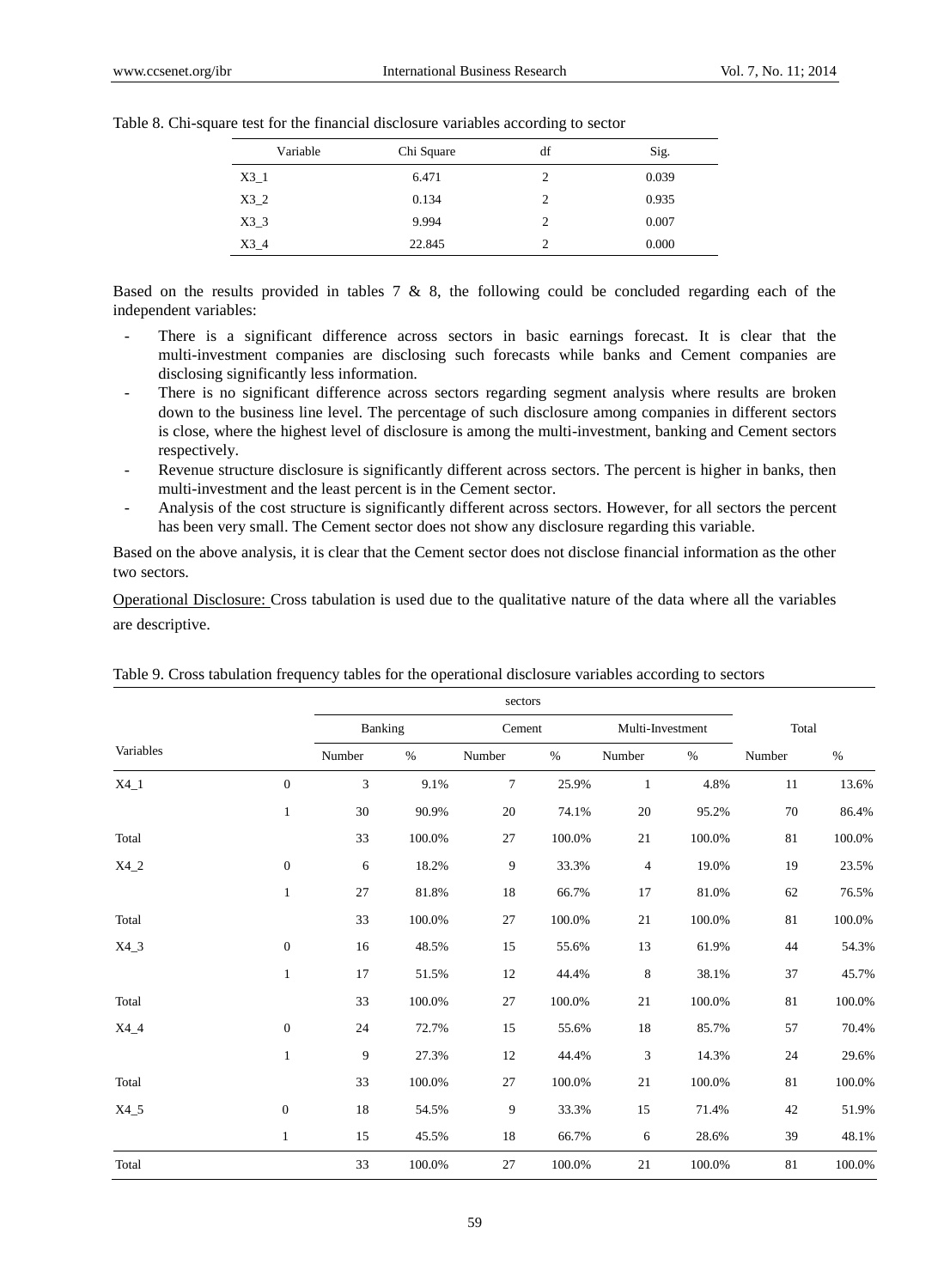| Variable | Chi Square | df             | Sig.  |
|----------|------------|----------------|-------|
| $X4_1$   | 5.465      | 2              | 0.065 |
| $X4_2$   | 2.206      | $\overline{c}$ | 0.332 |
| $X4_3$   | 0.956      | $\overline{c}$ | 0.620 |
| $X4_4$   | 5.301      | $\overline{c}$ | 0.071 |
| $X4_5$   | 7.028      | 2              | 0.030 |

Table 10. Chi-square test operational disclosure variables according to sectors

Based on tables  $(9 \& 10)$ , it could be concluded that there are no significant differences between the operational variables in between the sectors except for the participation for the social responsibility where it showed that there is a significant difference across the different sectors.

#### **6. Testing the Research Hypotheses**

The twelve hypotheses of this research are tested as follows:

*6.1 Testing H1: The Relationship between the PE Ratio and the Board of Directors' Disclosed Information Differs Significantly among the Different Sectors*

Pearson correlation coefficient is used to test the relationship between Y1 (PE ratio) and the disclosure of board of directors' information represented in the variables  $(X2_1, X2_2, X2_3, X2_4, X2_5)$  for each sector.

| sector           |          |                     | $X2_1$  | $X2_2$  | $X2_3$  | $X2_4$  | $X2_5$  |
|------------------|----------|---------------------|---------|---------|---------|---------|---------|
| Banking          | PE ratio | Pearson Correlation | .033    | $-196$  | $-.178$ | .025    | $-.004$ |
|                  |          | $Sig. (2-tailed)$   | .869    | .274    | .365    | .890    | .984    |
|                  |          | N                   | 28      | 33      | 28      | 32      | 31      |
| Cement           | PE ratio | Pearson Correlation | $-.170$ | $-.353$ | $-.057$ | .263    | .483*   |
|                  |          | $Sig. (2-tailed)$   | .405    | .077    | .782    | .205    | .012    |
|                  |          | $\mathbf N$         | 26      | 26      | 26      | 25      | 26      |
| Multi-Investment | PE ratio | Pearson Correlation | .078    | $-.298$ | .146    | $-.020$ | $-.018$ |
|                  |          | $Sig. (2-tailed)$   | .736    | .190    | .528    | .939    | .945    |
|                  |          | N                   | 21      | 21      | 21      | 17      | 18      |

Table 11. Correlation coefficient between PE ratio and board of directors' disclosed information for each sector

\* Correlation is significant at the 0.05 level (2-tailed).

Based on the information provided in table 11, it could be concluded that there is no relationship between the PE ratio and the disclosure of information related to the board of directors. Hence, H1 is rejected.

*6.2 Testing H2: The Relationship between the PE Ratio and the Disclosure of Capital Structure Information Differs Significantly among the Different Sectors*

Pearson correlation coefficient is used to test the relationship between Y1 (PE ratio) and disclosure of capital structure information represented in the variables  $(X1_1, X1_2, X1_3, X1_4)$  for each sector.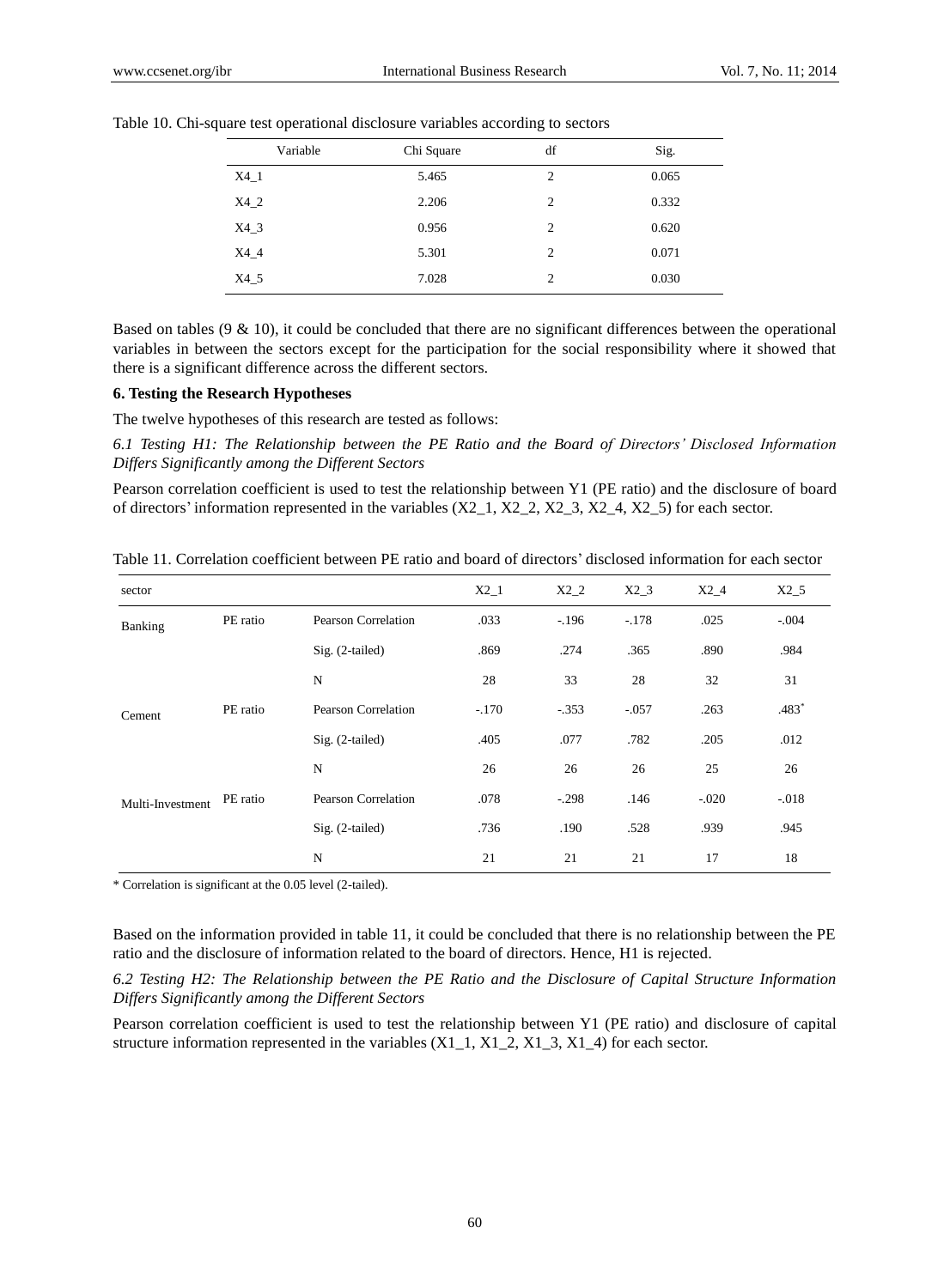| sector           |          |                            | $X1_1$ | $X1_2$   | $X1_3$  | $X1_4$  |
|------------------|----------|----------------------------|--------|----------|---------|---------|
| Banking          | PE ratio | Pearson Correlation        | .319   | $.471**$ | $-.078$ | .106    |
|                  |          | $Sig. (2-tailed)$          | .070   | .006     | .666    | .556    |
|                  |          | N                          | 33     | 33       | 33      | 33      |
| Cement           | PE ratio | Pearson Correlation        | .164   | $-.091$  | $-.117$ | $-063$  |
|                  |          | $Sig. (2-tailed)$          | .415   | .652     | .562    | .754    |
|                  |          | N                          | 27     | 27       | 27      | 27      |
| Multi-Investment | PE ratio | <b>Pearson Correlation</b> | .004   | $-.286$  | $-.136$ | .a      |
|                  |          | $Sig. (2-tailed)$          | .988   | .208     | .558    | $\cdot$ |
|                  |          | N                          | 21     | 21       | 21      | 21      |

#### Table 12. Correlation coefficient between PE ratio and capital structure for each sector

\*\* Correlation is significant at the 0.01 level (2-tailed).

a. Cannot be computed because at least one of the variables is constant.

Based on the information presented in table 12 the following could be concluded. There is a significant positive relationship between disclosing information of a bank's capital structure and its PE ratio.

- There are no other significant relationships between any of the other variables for the different sectors.
- Multi-investment companies do not have any institutional investors, and hence, the correlation coefficient in their case could not be computed for such a variable. Based on the above results H2 is rejected.

*6.3 Testing H3: The Effect of the Disclosure of Financial Information on PE Ratio Differs Significantly among the Different Sectors*

The relationship between Y1 (PE ratio) and the financial disclosures variables (X3\_1, X3\_2, X3\_3, X3\_4) for each sector is investigated to test this hypothesis. As the financial disclosures variable took the binary form where "1" (present) and "0" (absent), hence, the two independent samples T-Test has been used to study such relationship.

| sector           | Variable Values | No. of values  | Mean   | St. Dev.                 | T-Test   | Sig.  |
|------------------|-----------------|----------------|--------|--------------------------|----------|-------|
| $X3_1$           |                 |                |        |                          |          |       |
| Banking          | $\theta$        | 8              | 14.06  | 4.11                     | $-0.838$ | 0.408 |
|                  | 1               | 25             | 73.95  | 199.96                   |          |       |
| Cement           | $\mathbf{0}$    | $\overline{7}$ | 11.39  | 5.17                     | $-0.654$ | 0.519 |
|                  | 1               | 20             | 16.89  | 21.79                    |          |       |
| Multi-Investment | $\theta$        | $\overline{0}$ | ۰      | $\overline{\phantom{a}}$ | ۰        |       |
|                  | $\mathbf{1}$    | 21             | 161.10 | 274.08                   |          |       |
| $X3_2$           |                 |                |        |                          |          |       |
| Banking          | $\mathbf{0}$    | 10             | 14.50  | 3.87                     | $-0.972$ | 0.339 |
|                  | $\mathbf{1}$    | 23             | 78.79  | 207.95                   |          |       |
| Cement           | $\theta$        | 9              | 23.44  | 32.09                    | $-1.592$ | 0.124 |
|                  | 1               | 18             | 11.47  | 3.74                     |          |       |
| Multi-Investment | $\theta$        | 6              | 104.86 | 83.23                    | $-0.585$ | 0.566 |
|                  | 1               | 15             | 183.60 | 320.84                   |          |       |

Table 13. T-test to plot the relationship between PE ratio and financial variables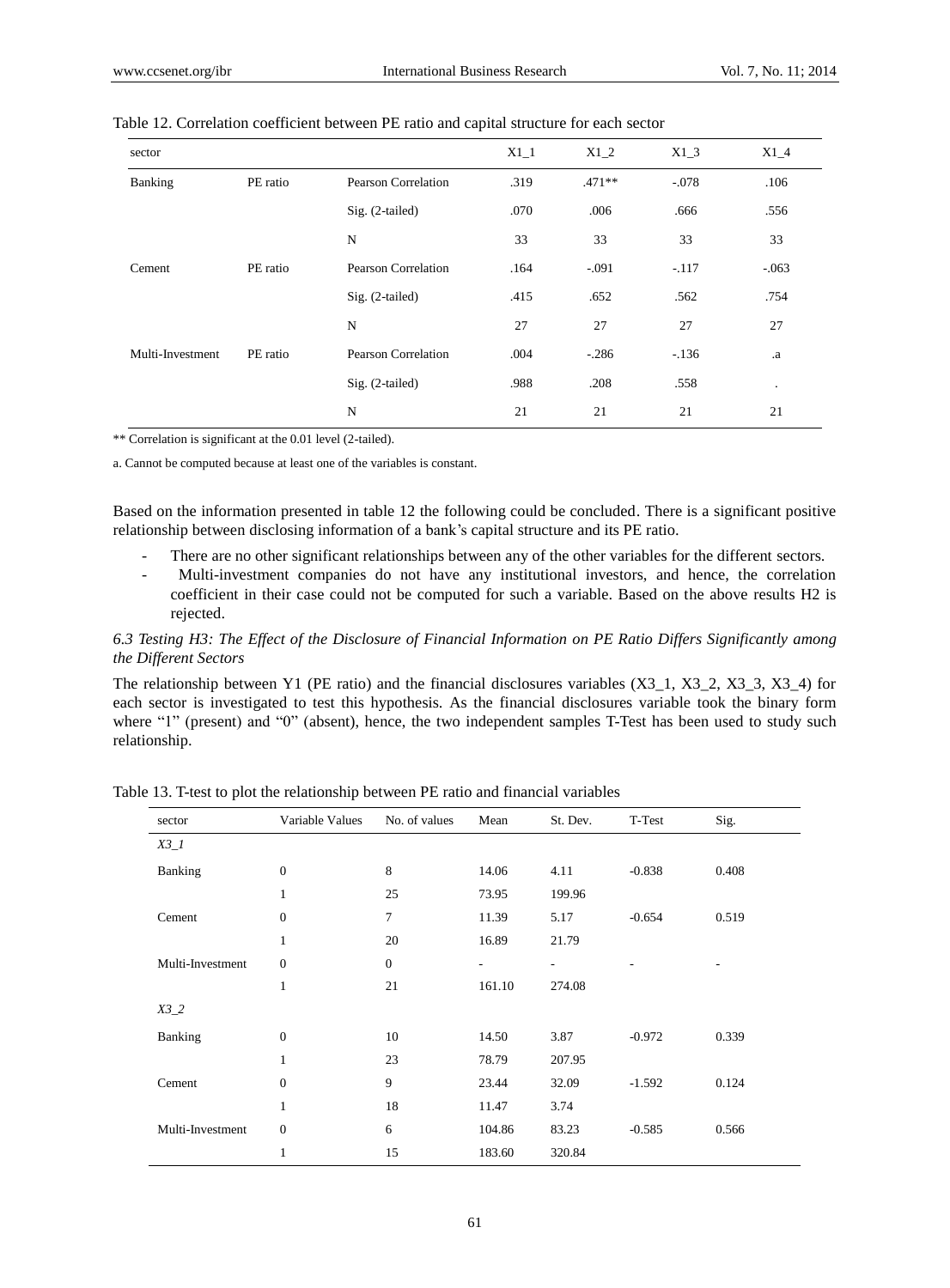| $X3_3$           |                  |                  |        |                          |                |                          |
|------------------|------------------|------------------|--------|--------------------------|----------------|--------------------------|
| Banking          | $\boldsymbol{0}$ | $\mathbf{1}$     | 15.79  | $\overline{\phantom{0}}$ | $-0.294$       | 0.805                    |
|                  | 1                | 32               | 60.80  | 177.69                   |                |                          |
| Cement           | $\boldsymbol{0}$ | 9                | 23.44  | 32.09                    | 1.592          | 0.124                    |
|                  | 1                | 18               | 11.47  | 3.74                     |                |                          |
| Multi-Investment | $\boldsymbol{0}$ | 6                | 104.86 | 83.23                    | $-0.585$       | 0.566                    |
|                  | $\mathbf{1}$     | 15               | 183.60 | 320.84                   |                |                          |
| $X3_4$           |                  |                  |        |                          |                |                          |
| Banking          | $\boldsymbol{0}$ | 16               | 19.68  | 25.89                    | $-1.279$       | 0.211                    |
|                  | $\mathbf{1}$     | 17               | 96.85  | 239.97                   |                |                          |
| Cement           | $\boldsymbol{0}$ | 27               | 15.48  | 18.95                    | $\overline{a}$ | $\overline{\phantom{0}}$ |
|                  | $\mathbf{1}$     | $\boldsymbol{0}$ |        | $\overline{\phantom{0}}$ |                |                          |
| Multi-Investment | $\boldsymbol{0}$ | 18               | 184.37 | 290.45                   | 0.951          | 0.354                    |
|                  | 1                | 3                | 21.46  | 2.27                     |                |                          |

*This table shows that there are no significant differences for all variables in all sectors.*

Based on the information presented in table 13, it is clear that there is no significant difference between the means of the dependent variables across the different sectors as T is insignificant. Hence, H3 is rejected.

*6.4 Testing H4: The Effect of the Disclosure of Operational Information on PE Ratio Differs Significantly among the Different Sectors*

The relationship between Y1 (PE ratio) and the disclosure of operational information variables (X4\_1, X4\_2, X4\_3, X4\_4, X4\_5) for each sector is investigated. As the disclosure of operational information variables took the binary form where "1" (present) and "0" (absent), hence, the Two independent samples T-Test is used to study such relationship.

| sector           | Variable Values  | No. of values  | Mean             | St. Dev. | T-Test   | Sig.  |
|------------------|------------------|----------------|------------------|----------|----------|-------|
| $X4_l$           |                  |                |                  |          |          |       |
| Banking          | $\boldsymbol{0}$ | 3              | 17.05            | 5.42     | $-0.474$ | 0.667 |
|                  | $\mathbf{1}$     | 30             | 63.67            | 183.21   |          |       |
| Cement           | $\overline{0}$   | $\overline{7}$ | 11.75            | 5.23     | $-0.595$ | 0.557 |
|                  | $\mathbf{1}$     | 20             | 16.76            | 21.81    |          |       |
| Multi-Investment | $\overline{0}$   | $\mathbf{1}$   | $\boldsymbol{0}$ | $\sim$   | $-0.592$ | 0.561 |
|                  | $\mathbf{1}$     | 20             | 169.16           | 278.63   |          |       |
| $X4_2$           |                  |                |                  |          |          |       |
| Banking          | $\boldsymbol{0}$ | 6              | 22.12            | 21.71    | $-0.571$ | 0.572 |
|                  | $\mathbf{1}$     | 27             | 67.72            | 192.94   |          |       |
| Cement           | $\mathbf{0}$     | 9              | 11.72            | 4.52     | $-0.719$ | 0.479 |
|                  | $\mathbf{1}$     | 18             | 17.33            | 22.99    |          |       |
| Multi-Investment | $\overline{0}$   | $\overline{4}$ | 98.04            | 104.27   | $-0.502$ | 0.622 |
|                  | 1                | 17             | 175.94           | 301.05   |          |       |

Table 14. T-test to plot the relationship between PE ratio and operational variables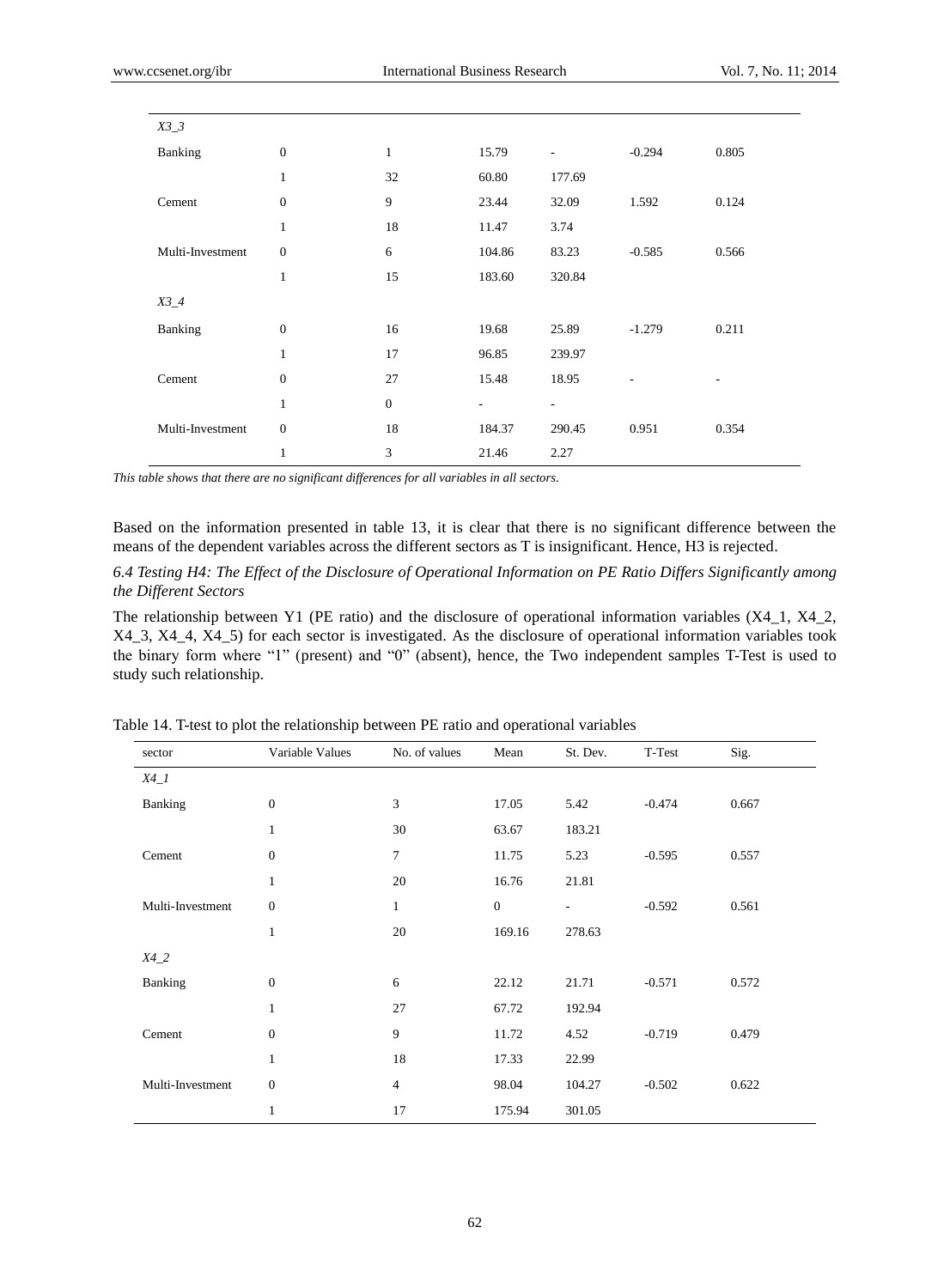| $X4_3$           |                  |    |        |        |       |       |
|------------------|------------------|----|--------|--------|-------|-------|
| Banking          | $\boldsymbol{0}$ | 16 | 79.99  | 245.76 | 0.649 | 0.521 |
|                  | $\mathbf{1}$     | 17 | 40.08  | 61.94  |       |       |
| Cement           | $\boldsymbol{0}$ | 15 | 18.98  | 24.92  | 1.083 | 0.289 |
|                  | $\mathbf{1}$     | 12 | 11.06  | 4.48   |       |       |
| Multi-Investment | $\boldsymbol{0}$ | 13 | 245.68 | 323.17 | 2.463 | 0.029 |
|                  | $\mathbf{1}$     | 8  | 23.66  | 26.63  |       |       |
| $X4_4$           |                  |    |        |        |       |       |
| Banking          | $\boldsymbol{0}$ | 24 | 72.79  | 203.79 | 0.710 | 0.483 |
|                  | $\mathbf{1}$     | 9  | 23.81  | 34.60  |       |       |
| Cement           | $\boldsymbol{0}$ | 15 | 18.98  | 24.92  | 1.083 | 0.289 |
|                  | $\mathbf{1}$     | 12 | 11.06  | 4.48   |       |       |
| Multi-Investment | $\boldsymbol{0}$ | 18 | 184.38 | 290.45 | 2.379 | 0.029 |
|                  | $\mathbf{1}$     | 3  | 21.46  | 2.27   |       |       |
| $X4\_5$          |                  |    |        |        |       |       |
| Banking          | $\boldsymbol{0}$ | 18 | 77.98  | 231.67 | 0.514 | 0.514 |
|                  | $\mathbf{1}$     | 15 | 37.18  | 62.40  |       |       |
| Cement           | $\boldsymbol{0}$ | 9  | 11.49  | 4.57   | 0.452 | 0.452 |
|                  | $\mathbf{1}$     | 18 | 17.45  | 22.95  |       |       |
| Multi-Investment | $\boldsymbol{0}$ | 15 | 191.07 | 318.55 | 0.442 | 0.442 |
|                  | $\mathbf{1}$     | 6  | 86.18  | 83.13  |       |       |

Based on the information presented in table 14, it could be concluded that there is a significant effect of the concealed operational information on the PE ratio in the Multi-Investment sector related to industry trends, and information related to company's market share. Otherwise, there is no significant effect on PE ratios between the different sectors regarding the other variables. Hence, it does not differ significantly from the other sectors and therefore H4 is failed to reject.

*6.5 Testing H5: The Relationship between the ROE Ratio and the Board of Director's Disclosed Information Differ Significantly among the Different Sectors*

Pearson correlation coefficient is used to test the relationship between Y2 (Return on Equity) and the disclosure of board of director's information represented in the variables  $(X2_1, X2_2, X2_3, X2_4, X2_5)$  for each sector.

| sector           |            |                     | $X2_1$  | $X2_2$  | $X2_3$   | $X2_4$   | $X2_5$  |
|------------------|------------|---------------------|---------|---------|----------|----------|---------|
| Banking          | <b>ROE</b> | Pearson Correlation | .203    | .084    | $.552**$ | $-475**$ | $-.250$ |
|                  |            | $Sig. (2-tailed)$   | .300    | .644    | .002     | .006     | .175    |
|                  |            | N                   | 28      | 33      | 28       | 32       | 31      |
| Cement           | <b>ROE</b> | Pearson Correlation | .271    | .207    | $.439*$  | $-.230-$ | $-.017$ |
|                  |            | $Sig. (2-tailed)$   | .181    | .311    | .025     | .268     | .932    |
|                  |            | N                   | 26      | 26      | 26       | 25       | 26      |
| Multi-Investment | <b>ROE</b> | Pearson Correlation | $-.233$ | $-.279$ | $-.089$  | .183     | $-.003$ |
|                  |            | $Sig. (2-tailed)$   | .309    | .221    | .702     | .483     | .989    |
|                  |            | N                   | 21      | 21      | 21       | 17       | 18      |

Table 15. Correlation coefficient between ROE ratio and board of directors' disclosed information for each sector

\*\*. Correlation is significant at the 0.01 level (2-tailed).

\*. Correlation is significant at the 0.05 level (2-tailed).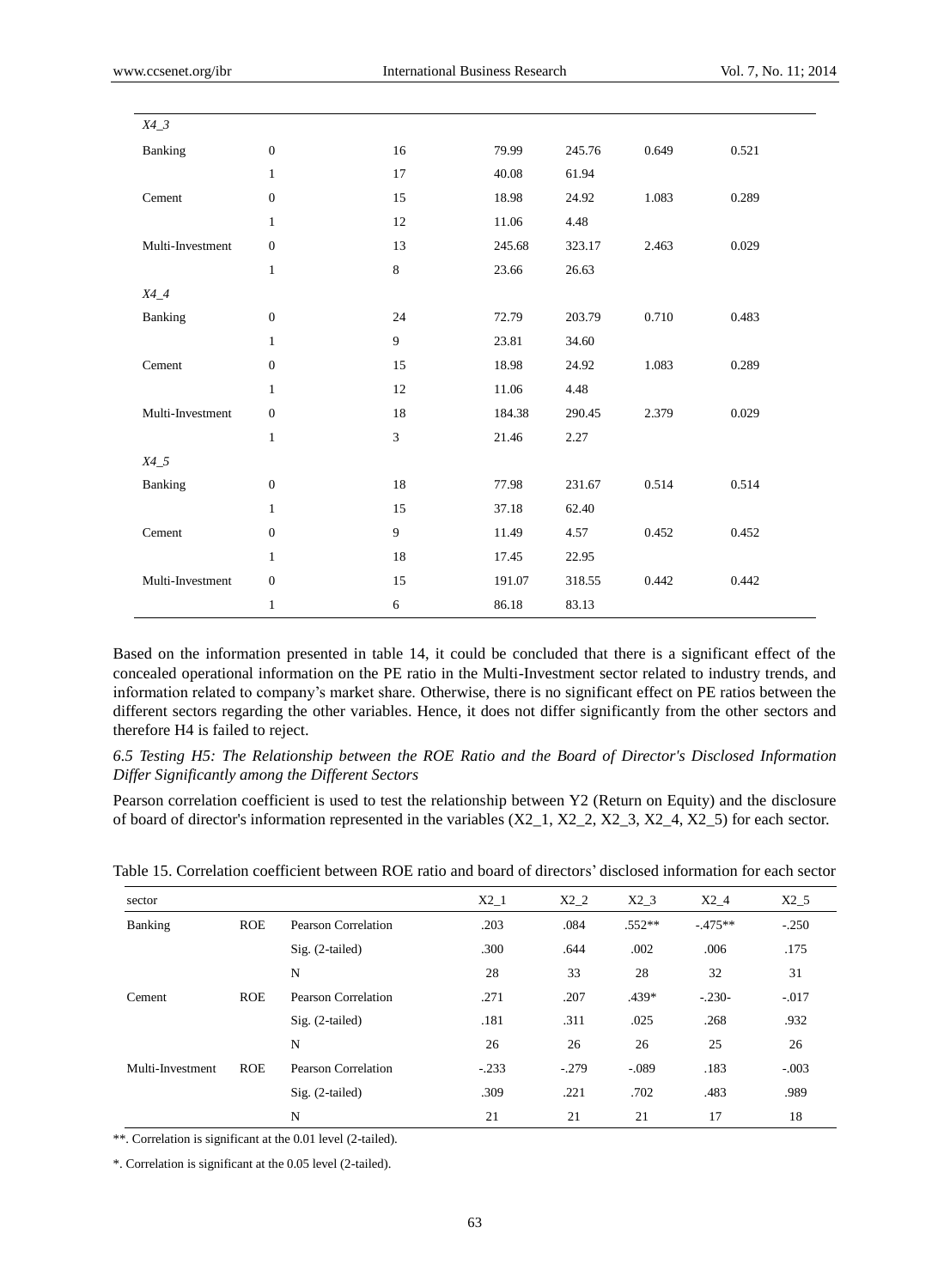Based on the information presented in table 15, it is clear that there is a correlation between ROE and attendance of meeting in the banking and Cement sectors. However, there is a negative correlation between the number of independent board members and ROE in the banking sector. No correlation is between such variables and ROE in the Multi-Investment sector. Accordingly H5 is failed to reject.

*6.6 Testing H6: The Relationship between the ROE Ratio and the Disclosure of Capital Structure Information Differs Significantly among the Different Sectors*

Pearson correlation coefficient is used to test the relationship between Y2 (Return on Equity) and disclosure of capital structure information represented in the variables (X1\_1, X1\_2, X1\_3, X1\_4) for each sector.

| sector                |            |                            | $X1_1$  | $X1_2$  | $X1_3$   | $X1_4$    |
|-----------------------|------------|----------------------------|---------|---------|----------|-----------|
| Banking<br><b>ROE</b> |            | Pearson Correlation        | .037    | $-.296$ | .258     | $-.063$   |
|                       |            | $Sig. (2-tailed)$          | .839    | .094    | .147     | .726      |
|                       |            | N                          | 33      | 33      | 33       | 33        |
| Cement                | <b>ROE</b> | Pearson Correlation        | $-.122$ | $.464*$ | $.635**$ | .053      |
|                       |            | $Sig. (2-tailed)$          | .546    | .015    | .000     | .795      |
|                       |            | N                          | 27      | 27      | 27       | 27        |
| Multi-Investment      | <b>ROE</b> | <b>Pearson Correlation</b> | .392    | $-.054$ | .140     | .a        |
|                       |            | $Sig. (2-tailed)$          | .079    | .818    | .546     | $\bullet$ |
|                       |            | N                          | 21      | 21      | 21       | 21        |

Table 16. Correlation coefficient between ROE ratio and the capital structure

\*\*. Correlation is significant at the 0.01 level (2-tailed).

a. Cannot be computed because at least one of the variables is constant.

Based on the information presented in table 16, it could be concluded that there is a significant positive correlation between disclosing information regarding the company's capital structure and ROE. Such results are logical. There is also a positive correlation between the percent of management shareholding and ROE. Those results are also logical due to the concern and involvement of the management in steering the company to success. However, it is of interest that this is not the case in the other two sectors. Also, there is no significant correlation between any of the variables and ROE for the banking and multi-investment sector. Accordingly H6 is failed to reject.

# *6.7 Testing H7: The Effect of the Disclosure of Financial Information on ROE Ratio Differs Significantly among the Different Sectors*

The relationship between Y2 (Return on Equity) and the disclosure of financial information variables (X3\_1, X3\_2, X3\_3, X3\_4) for each sector is investigated. As the disclosure of financial information variables took the binary form where "1" (present) and "0" (absent), hence, the Two independent samples T-Test has been used to study such relationship.

| sector           | Variable Values | No. of values | Mean  | St. Dev.                 | T-Test   | Sig.  |
|------------------|-----------------|---------------|-------|--------------------------|----------|-------|
| $X3_l$           |                 |               |       |                          |          |       |
| Banking          | $\theta$        | 8             | 13.33 | 6.06                     | 1.160    | 0.255 |
|                  | 1               | 25            | 8.83  | 7.78                     |          |       |
| Cement           | $\theta$        | 7             | 11.81 | 7.13                     | $-1.751$ |       |
|                  | 1               | 20            | 18.97 | 9.91                     |          | 0.092 |
| Multi-Investment | $\theta$        | $\mathbf{0}$  | ۰     | $\overline{\phantom{a}}$ |          |       |
|                  |                 | 21            | 1.42  | 3.27                     | -        |       |

Table 17. T-Test to plot the relationship between ROE ratio and financial variables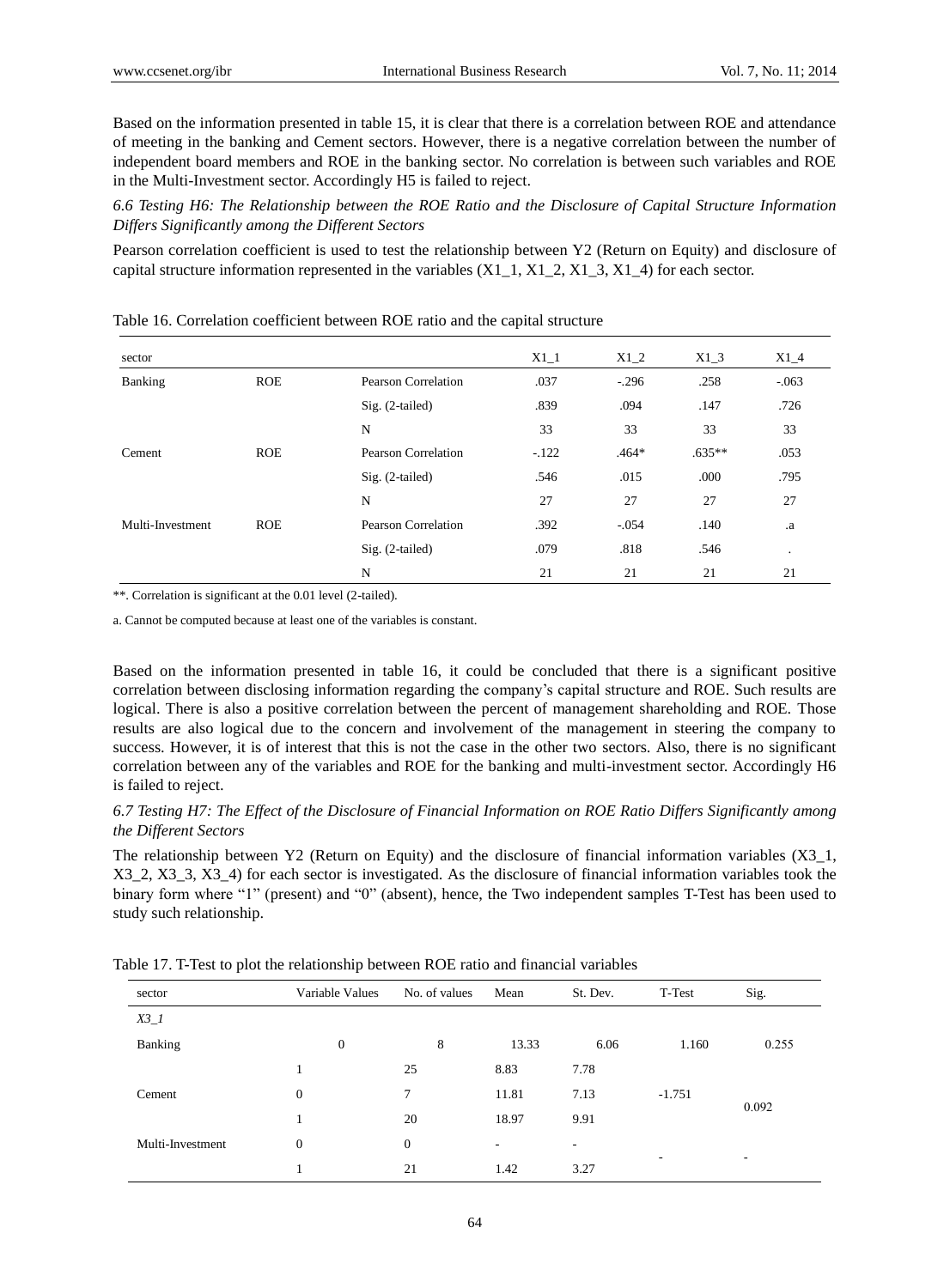| $X3_2$           |                  |                  |                          |                          |           |       |
|------------------|------------------|------------------|--------------------------|--------------------------|-----------|-------|
| Banking          | $\boldsymbol{0}$ | $10\,$           | 15.14                    | 6.58                     | 2.433     | 0.021 |
|                  | $\mathbf{1}$     | 23               | 8.74                     | 7.10                     |           |       |
| Cement           | $\boldsymbol{0}$ | $\overline{9}$   | 9.99                     | 7.25                     | $-3.126$  | 0.004 |
|                  | $\mathbf{1}$     | 18               | 20.68                    | 8.85                     |           |       |
| Multi-Investment | $\boldsymbol{0}$ | $\sqrt{6}$       | 2.20                     | 1.59                     | 0.677     | 0.508 |
|                  | $\,1\,$          | $15\,$           | $1.11\,$                 | 3.75                     |           |       |
| $X3_3$           |                  |                  |                          |                          |           |       |
| Banking          | $\boldsymbol{0}$ | $\mathbf{1}$     | 22.55                    | $\overline{\phantom{0}}$ | 1.812     | 0.080 |
|                  | $\mathbf{1}$     | 32               | 10.28                    | 7.21                     |           |       |
| Cement           | $\boldsymbol{0}$ | $\boldsymbol{9}$ | 9.99                     | 7.25                     | $3.126 -$ | 0.004 |
|                  | $\mathbf{1}$     | $18\,$           | 20.68                    | 8.85                     |           |       |
| Multi-Investment | $\boldsymbol{0}$ | $\sqrt{6}$       | 2.20                     | 1.59                     | 0.677     | 0.506 |
|                  | $\mathbf{1}$     | 15               | 1.11                     | 3.75                     |           |       |
| $X3_4$           |                  |                  |                          |                          |           |       |
| Banking          | $\boldsymbol{0}$ | 16               | 14.53                    | 6.38                     |           |       |
|                  | $\mathbf{1}$     | 17               | 7.05                     | 6.68                     | 2.284     | 0.003 |
| Cement           | $\boldsymbol{0}$ | 27               | 17.12                    | 9.68                     |           |       |
|                  | $\mathbf{1}$     | $\boldsymbol{0}$ | $\overline{\phantom{a}}$ | $\sim$                   |           |       |
| Multi-Investment | $\boldsymbol{0}$ | $18\,$           | 1.03                     | 3.38                     |           | 0.004 |
|                  | $\mathbf{1}$     | $\sqrt{3}$       | 3.78                     | $0.51\,$                 | 3.234-    |       |

Based on the results provided in table 17, it could be concluded that disclosing basic earnings forecast did not show any significant effect on ROE. However, there is a significant effect of concealing segment analysis on ROE in the banking sector Cement sector. Disclosing the analysis of the revenue structure significantly affects ROE in the Cement sector only. It could be concluded that disclosing the analysis of the cost structure affects ROE in both the Multi-Investment sector while concealing it affects ROE in the banking sector. Based on such significant effect of such variables on different sectors, it could be concluded that H7 is failed to reject.

*6.8 Testing H8: The Effect of the Disclosure of Operational Information on ROE Ratio Differs Significantly among the Different Sectors*

The relationship between Y2 (ROE) and the disclosure of operational information variables (X4\_1, X4\_2, X4\_3, X4\_4, X4\_5) for each sector is studied. As the disclosure of operational variables took the binary form where "1" (present) and "0" (absent). Therefore, the two independent samples T-Test is used to study such relationship.

| able 10. I test to plot the relationship between 11 ratio and operational variables |                 |               |                |          |          |       |
|-------------------------------------------------------------------------------------|-----------------|---------------|----------------|----------|----------|-------|
| sector                                                                              | Variable Values | No. of values | Mean           | St. Dev. | T-Test   | Sig.  |
| $X4_l$                                                                              |                 |               |                |          |          |       |
| Banking                                                                             | $\mathbf{0}$    | 3             | 6.85           | 1.51     |          |       |
|                                                                                     |                 | 30            | 11.06          | 7.73     | $-2.538$ | 0.021 |
| Cement                                                                              | $\theta$        | 7             | 17.48<br>13.09 |          |          |       |
|                                                                                     |                 | 20            | 16.99          | 8.61     | 0.113    | 0.911 |
| Multi-Investment                                                                    | $\theta$        |               | $-4.48$        | -        | $-1975$  | 0.063 |

 $1 \t 20 \t 1.71 \t 3.06$ 

Table 18. T-test to plot the relationship between PE ratio and operational variables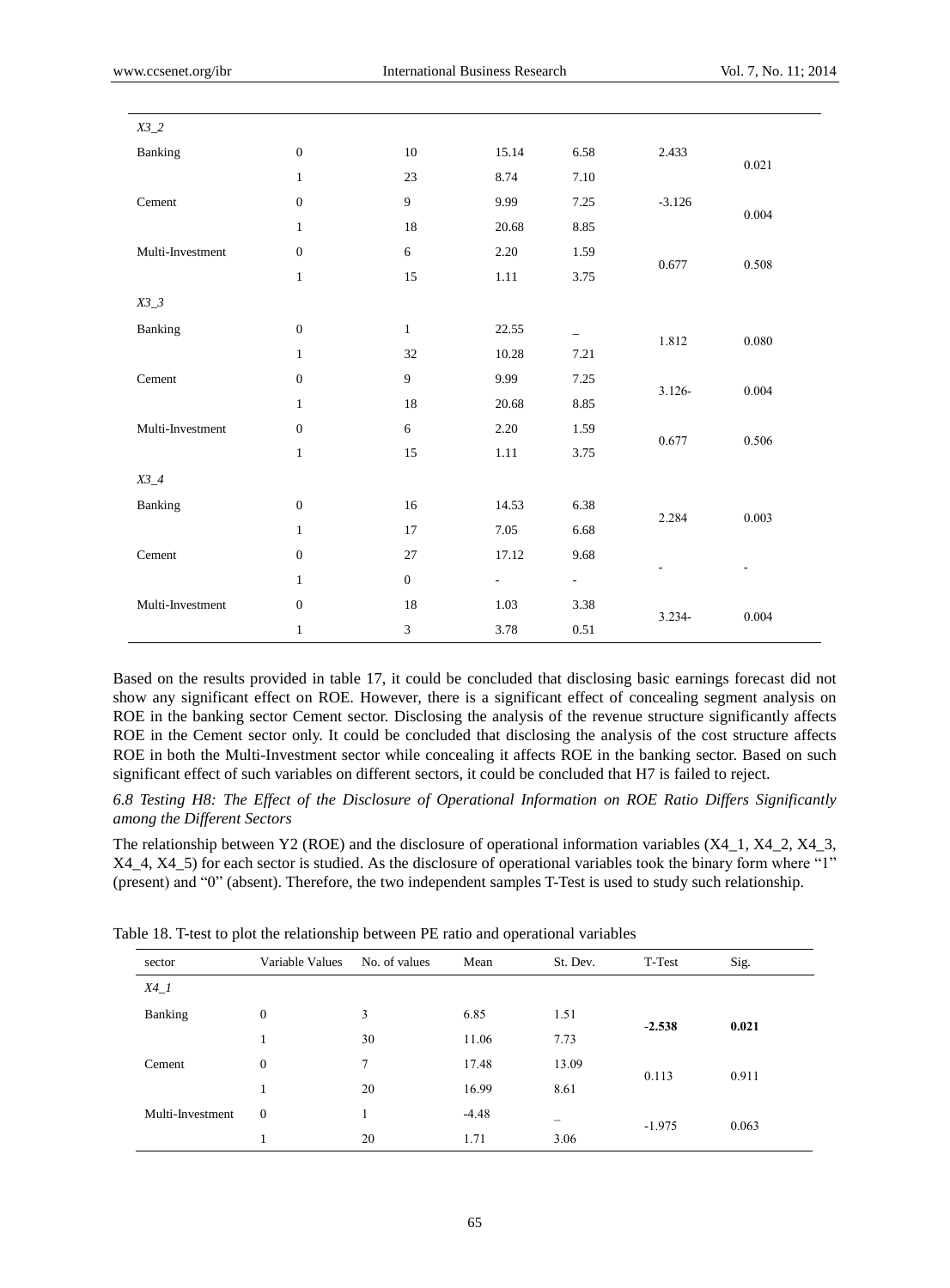| $X4_2$           |                  |                         |       |      |           |       |
|------------------|------------------|-------------------------|-------|------|-----------|-------|
|                  |                  |                         |       |      |           |       |
| Banking          | $\boldsymbol{0}$ | $\sqrt{6}$              | 4.15  | 6.52 | $-2.264$  | 0.015 |
|                  | $\mathbf{1}$     | $27\,$                  | 12.13 | 6.96 |           |       |
| Cement           | $\boldsymbol{0}$ | $\overline{9}$          | 15.44 | 9.52 | $-0.630$  | 0.534 |
|                  | $\mathbf{1}$     | 18                      | 17.96 | 9.92 |           |       |
| Multi-Investment | $\boldsymbol{0}$ | $\overline{4}$          | 0.63  | 3.58 | $-0.526$  | 0.605 |
|                  | $\,1\,$          | 17                      | 1.60  | 3.29 |           |       |
| $X4_3$           |                  |                         |       |      |           |       |
| Banking          | $\boldsymbol{0}$ | 16                      | 9.40  | 8.30 |           |       |
|                  | $\mathbf{1}$     | 17                      | 11.88 | 6.61 | $-0.953$  | 0.348 |
| Cement           | $\boldsymbol{0}$ | 15                      | 15.71 | 9.95 |           |       |
|                  | $\mathbf{1}$     | 12                      | 18.88 | 9.46 | $-0.840$  | 0.409 |
| Multi-Investment | $\boldsymbol{0}$ | 13                      | 1.63  | 3.21 | 0.361     | 0.722 |
|                  | $\,1\,$          | $\,8\,$                 | 1.08  | 3.57 |           |       |
| $X4_4$           |                  |                         |       |      |           |       |
| Banking          | $\boldsymbol{0}$ | 24                      | 9.74  | 8.17 |           |       |
|                  | $1\,$            | $\overline{9}$          | 13.19 | 4.62 | $1.19-$   | 0.243 |
| Cement           | $\boldsymbol{0}$ | 15                      | 15.71 | 9.48 |           |       |
|                  | $\mathbf{1}$     | 12                      | 18.88 | 9.46 | $0.840 -$ | 0.409 |
| Multi-Investment | $\boldsymbol{0}$ | 18                      | 1.03  | 3.38 |           |       |
|                  | $\mathbf{1}$     | $\overline{\mathbf{3}}$ | 3.78  | 0.51 | 3.234-    | 0.004 |
| $X4_5$           |                  |                         |       |      |           |       |
| Banking          | $\boldsymbol{0}$ | 18                      | 8.20  | 6.79 |           |       |
|                  | $\mathbf{1}$     | 15                      | 13.66 | 7.35 | 2.215-    | 0.034 |
| Cement           | $\boldsymbol{0}$ | $\overline{9}$          | 16.01 | 9.68 |           |       |
|                  | $1\,$            | 18                      | 17.67 | 9.92 | $0.413 -$ | 0.683 |
| Multi-Investment | $\boldsymbol{0}$ | 15                      | 1.24  | 3.82 |           |       |
|                  | $\mathbf{1}$     | $\sqrt{6}$              | 1.85  | 1.27 | $0.380 -$ | 0.708 |

Based on the information provided in table 18, it could be concluded that there is a significant effect of the disclosure of the discussion of corporate strategy; plans of investment in the coming years and participation in social responsibility on Return on Equity in the banking sector. While disclosing the company's market share showed a significant effect on ROE in Multi-Investment companies. Based on the above discussion H8 is failed to reject.

*6.9 Testing H9: The Relationship between the ROA Ratio and the Board of Directors' Disclosed Information Differs Significantly among the Different Sectors*

A study of the relationship between ROA and the disclosure of board of directors' information on the financial report represented in the variables (X2\_1, X2\_2, X2\_3, X2\_4, X2\_5) for each sector is performed. The correlation between them is measured by Pearson Correlation Coefficient.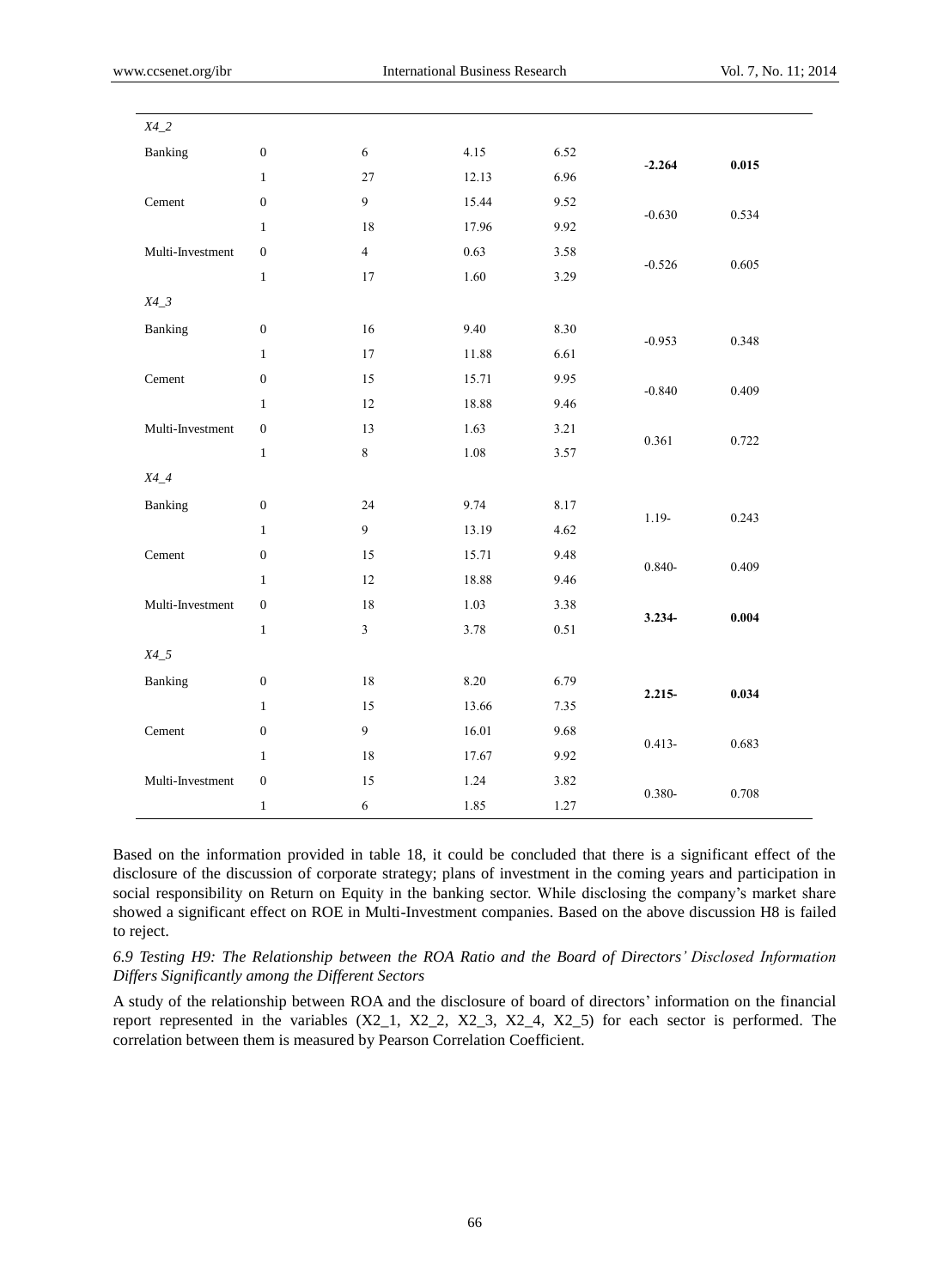| Sector           |            |                            | $X2_1$  | $X2_2$  | $X2_3$   | $X2_4$    | $X2_5$   |
|------------------|------------|----------------------------|---------|---------|----------|-----------|----------|
| Banking          | <b>ROA</b> | Pearson Correlation        | $.467*$ | .077    | $.446*$  | $-.452**$ | $-.230$  |
|                  |            | $Sig. (2-tailed)$          | .012    | .672    | .017     | .009      | .214     |
|                  |            | N                          | 28      | 33      | 28       | 32        | 31       |
| Cement           | <b>ROA</b> | Pearson Correlation        | .261    | .126    | $.506**$ | $-196$    | .027     |
|                  |            | $Sig. (2-tailed)$          | .198    | .540    | .008     | .347      | .894     |
|                  |            | N                          | 26      | 26      | 26       | 25        | 26       |
| Multi-Investment | <b>ROA</b> | <b>Pearson Correlation</b> | $-.282$ | $-.298$ | $-119$   | .251      | $-0.044$ |
|                  |            | $Sig. (2-tailed)$          | .216    | .189    | .606     | .330      | .861     |
|                  |            | N                          | 21      | 21      | 21       | 17        | 18       |

Table 19. Correlation coefficient between ROA ratio and board of directors' disclosed information for each sector correlation

\*\*. Correlation is significant at the 0.01 level (2-tailed).

\*. Correlation is significant at the 0.05 level (2-tailed).

Based on the results presented in table 19 it could be deduced that the number of board meetings and the percentage of board members attending the board meetings is positively correlated with ROA in the banking sector. However, there is a negative correlation between the number of independent members and ROA in such a sector. This could return that the banks in Saudi Arabia are controlled by major shareholders (sometimes family members) who don't prefer to allow independent board members to join their boards.

In the Cement sector, there is a positive correlation between the percentage of board members attending the board meetings and ROA. While in the Multi-Investment sector, there were no correlation between such information and ROA. Based on the above analysis, H9 is failed to reject.

*6.10 Testing H10: The Relationship between the ROA Ratio and the Disclosure of Capital Structure Information Differs Significantly among the Different Sector*

Pearson correlation coefficient is used to test the relationship between Y3 (Return on Assets) and the disclosure of capital structure information represented in the variables  $(X1_1, X1_2, X1_3, X1_4)$  for each sector.

| Sector           |            |                     | $X1_1$  | $X1_2$   | $X1_3$   | $X1_4$    |
|------------------|------------|---------------------|---------|----------|----------|-----------|
| Banking          | <b>ROA</b> | Pearson Correlation | .196    | .130     | .282     | $-.001$   |
|                  |            | $Sig. (2-tailed)$   | .275    | .472     | .111     | .994      |
|                  |            | N                   | 33      | 33       | 33       | 33        |
| Cement           | <b>ROA</b> | Pearson Correlation | $-.128$ | $.587**$ | $.647**$ | $-.011$   |
|                  |            | $Sig. (2-tailed)$   | .523    | .001     | .000     | .958      |
|                  |            | N                   | 27      | 27       | 27       | 27        |
| Multi-Investment | <b>ROA</b> | Pearson Correlation | .296    | .030     | .191     | .a        |
|                  |            | Sig. (2-tailed)     | .192    | .897     | .408     | $\bullet$ |
|                  |            | N                   | 21      | 21       | 21       | 21        |

Table 20. Correlation coefficient between ROA ratio and the disclosure of capital structure information of each sector

\*\* Correlation is significant at the 0.01 level (2-tailed).

a. Cannot be computed because at least one of the variables is constant.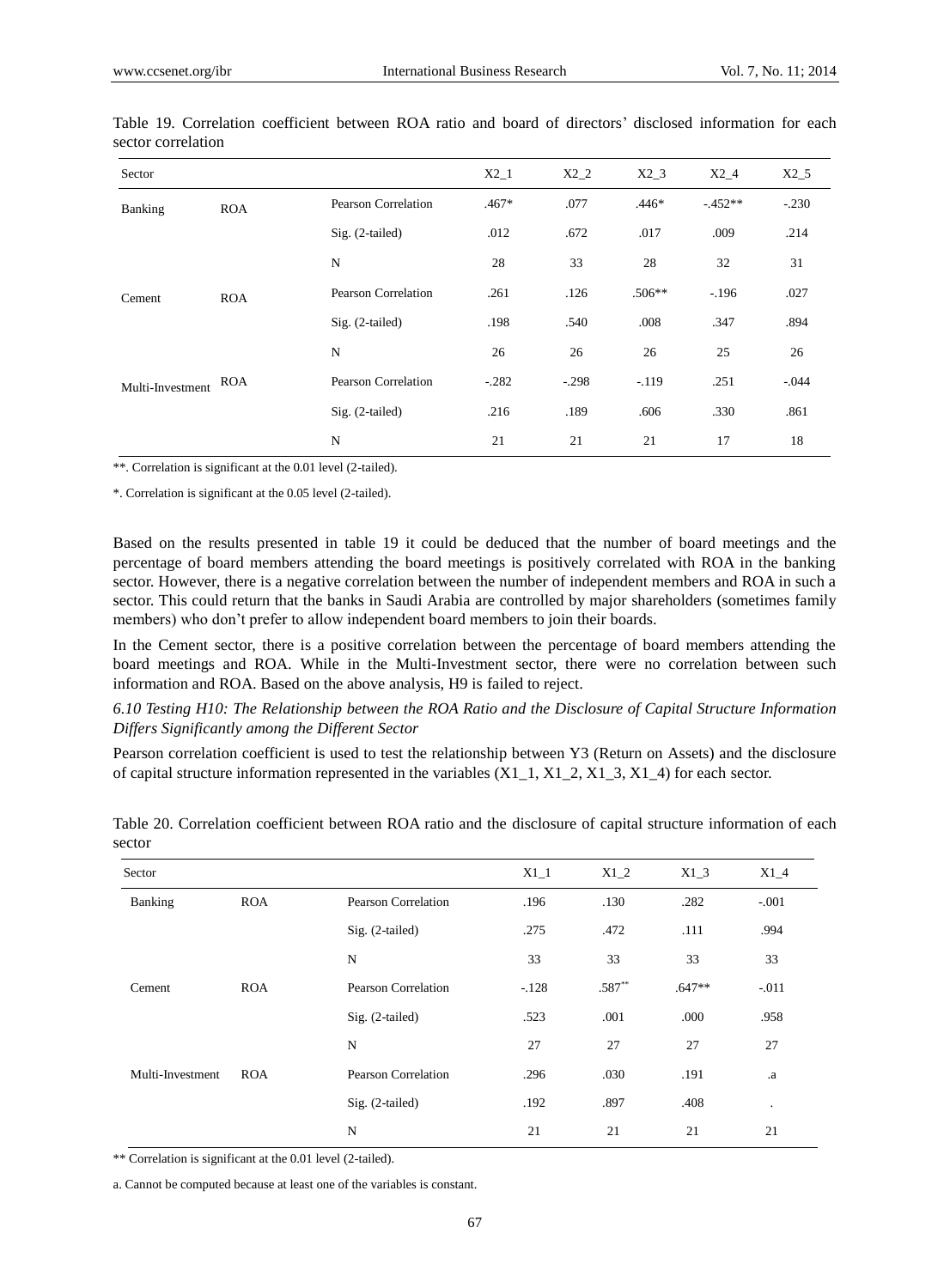Based on the results presented in table 20, it could be concluded that the Cement sector is the only sector that has a positive correlation between ROA and both the disclosure of capital structure and the percentage of management shareholding information. The other two sectors do not show any correlation between ROA and the capital structure variables. These results confirm the results of another study (Al-Hussain & Johnson, 2009) applied on Saudi Arabian banks. Based on the above analysis, H10 is failed to reject.

*6.11 Testing H11: The Effect of the Disclosure of Financial Information on ROA Ratio Differs Significantly among the Different Sectors*

To test this hypothesis, the relationship between Y3 (ROA ratio) and the disclosure of financial variables  $(X3\;1,$ X3\_2, X3\_3, X3\_4) for each sector is investigated. As the disclosure of financial information variables took the binary form where "1" (present) and "0" (absent), hence, the two independent samples T-Test has been used to study such relationship.

| sector           | Variable Values  | No. of values    | Mean                     | St. Dev.                 | T-Test   | Sig.  |
|------------------|------------------|------------------|--------------------------|--------------------------|----------|-------|
| $X3_l$           |                  |                  |                          |                          |          |       |
| Banking          | $\boldsymbol{0}$ | $\,8\,$          | 1.97                     | 0.97                     | 1.044    | 0.305 |
|                  | $\mathbf{1}$     | 25               | 1.48                     | 1.18                     |          |       |
| Cement           | $\boldsymbol{0}$ | $\tau$           | 10.32                    | 6.36                     | $-1.326$ | 0.197 |
|                  | $\mathbf{1}$     | $20\,$           | 15.31                    | 9.18                     |          |       |
| Multi-Investment | $\boldsymbol{0}$ | $\boldsymbol{0}$ | $\mathbf{L}$             | $\omega_{\rm c}$         |          |       |
|                  | $\mathbf{1}$     | $21\,$           | 1.08                     | 2.63                     |          |       |
| $X3_2$           |                  |                  |                          |                          |          |       |
| Banking          | $\boldsymbol{0}$ | $10\,$           | 2.27                     | 1.08                     | 2.398    | 0.023 |
|                  | $\mathbf{1}$     | 23               | 1.31                     | 1.05                     |          |       |
| Cement           | $\boldsymbol{0}$ | 9                | 8.63                     | 6.51                     | $-2.941$ | 0.020 |
|                  | $\mathbf{1}$     | 18               | 16.71                    | 8.55                     |          |       |
| Multi-Investment | $\boldsymbol{0}$ | 6                | 2.15                     | 1.58                     | 1.200    | 0.245 |
|                  | $\mathbf{1}$     | 15               | 0.65                     | 2.87                     |          |       |
| $X3_3$           |                  |                  |                          |                          |          |       |
| Banking          | $\boldsymbol{0}$ | $\mathbf{1}$     | 3.96                     | $\overline{\phantom{a}}$ | 2.236    | 0.033 |
|                  | $\mathbf{1}$     | 32               | 1.53                     | 1.07                     |          |       |
| Cement           | $\boldsymbol{0}$ | 9                | 8.63                     | 6.51                     | $-2.491$ | 0.020 |
|                  | $\mathbf{1}$     | 18               | 16.71                    | 8.55                     |          |       |
| Multi-Investment | $\boldsymbol{0}$ | 6                | 2.15                     | 1.58                     | 1.200    | 0.245 |
|                  | $\mathbf{1}$     | 15               | 0.65                     | 2.87                     |          |       |
| $X3_4$           |                  |                  |                          |                          |          |       |
| Banking          | $\boldsymbol{0}$ | 16               | 2.08                     | 1.01                     | 2.505    | 0.018 |
|                  | $\mathbf{1}$     | 17               | 1.16                     | 1.09                     |          |       |
| Cement           | $\boldsymbol{0}$ | 27               | 14.02                    | 8.71                     |          |       |
|                  | $\mathbf{1}$     | $\overline{0}$   | $\overline{\phantom{0}}$ | ÷.                       |          |       |
| Multi-Investment | $\boldsymbol{0}$ | 18               | 0.83                     | 2.76                     | $-2.552$ | 0.020 |
|                  | $\mathbf{1}$     | 3                | 2.56                     | 0.32                     |          |       |

Table 21. T-test to plot the relationship between ROA ratio and disclosure of financial information variables

Based on the analysis provided in table 21, it could be concluded that disclosing basic earnings forecasts did not show any significant effect on ROA. However, disclosing the segment analysis showed a significant effect on ROA in the Cement sector, while concealing such information had a significant effect on the ROA in the banking sector. Disclosing analysis of the revenue structure shows a significant effect on ROA in the Cement industry. Disclosing of analysis of cost structure showed a significant effect on ROA in the Multi-Investment sector, while concealing such information had an effect on ROA in the banking sector. Hence, H11 is failed to reject.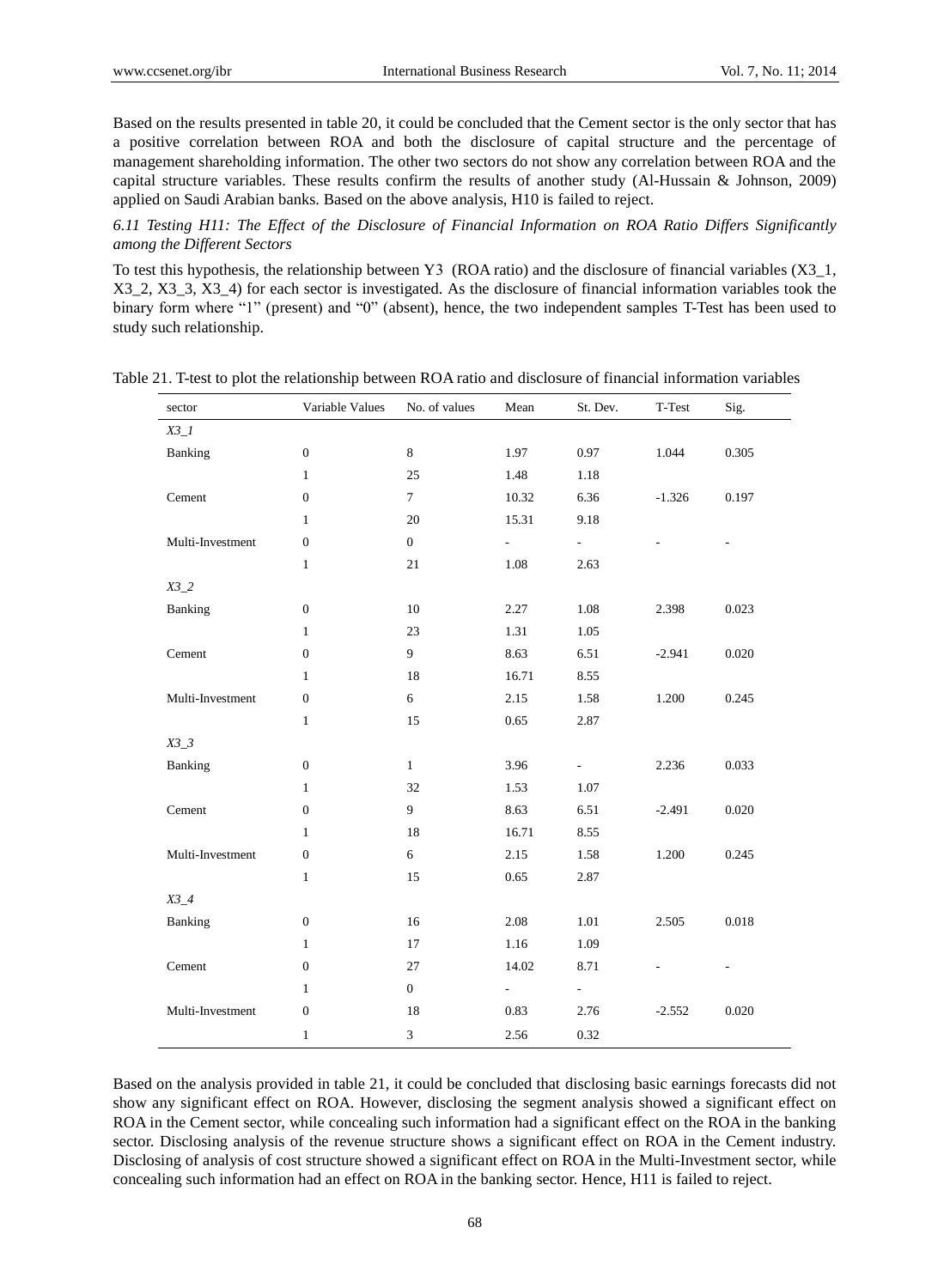# *6.12 Testing H12: The Effect of the Disclosure of Operational Information on ROA Ratio Differs Significantly among the Different Sectors*

The relationship between Y3 (ROA) and the disclosure of operational information variables (X4\_1, X4\_2, X4\_3, X4\_4, X4\_5) for each sector is investigated. As the disclosure of the operational information variables took the binary form where "1" (present) and "0" (absent), hence, the two independent samples T-Test has been used to study such relationship.

| sector           | Variable Values  | No. of values  | Mean    | St. Dev.            | $\operatorname{\mathsf{T-Test}}$ | Sig.      |
|------------------|------------------|----------------|---------|---------------------|----------------------------------|-----------|
| $X4_l$           |                  |                |         |                     |                                  |           |
| Banking          | $\boldsymbol{0}$ | $\sqrt{3}$     | 1.08    | 0.27                | $-2.183$                         | 0.047     |
|                  | $\mathbf{1}$     | 30             | 1.65    | 1.18                |                                  |           |
| Cement           | $\boldsymbol{0}$ | $\tau$         | 15.19   | 11.63               | 0.408                            | 0.687     |
|                  | $\mathbf{1}$     | $20\,$         | 13.61   | 7.77                |                                  |           |
| Multi-Investment | $\boldsymbol{0}$ | $\mathbf{1}$   | $-3.56$ | $\sigma_{\rm{max}}$ | $-1.928$                         | 0.069     |
|                  | $\mathbf{1}$     | $20\,$         | 1.31    | 2.46                |                                  |           |
| $X4_2$           |                  |                |         |                     |                                  |           |
| Banking          | $\boldsymbol{0}$ | $6\,$          | 0.57    | 1.03                | $-2.683$                         | $0.012\,$ |
|                  | $\mathbf{1}$     | $27\,$         | 1.83    | 1.04                |                                  |           |
| Cement           | $\boldsymbol{0}$ | $\overline{9}$ | 13.52   | 8.44                | $-0.208$                         | 0.837     |
|                  | $\mathbf{1}$     | 18             | 14.27   | 9.07                |                                  |           |
| Multi-Investment | $\boldsymbol{0}$ | $\overline{4}$ | 0.81    | 3.09                | $-0.223$                         | 0.826     |
|                  | $\mathbf{1}$     | 17             | 1.14    | 2.61                |                                  |           |
| $X4_3$           |                  |                |         |                     |                                  |           |
| Banking          | $\boldsymbol{0}$ | 16             | 1.66    | 1.30                | $-0.241$                         | 0.811     |
|                  | $\mathbf{1}$     | 17             | 1.65    | 0.99                |                                  |           |
| Cement           | $\boldsymbol{0}$ | 15             | 13.08   | 8.87                | $-0.619$                         | 0.542     |
|                  | $\mathbf{1}$     | 12             | 15.19   | 8.75                |                                  |           |
| Multi-Investment | $\boldsymbol{0}$ | 13             | 1.38    | 2.65                | 0.676                            | 0.507     |
|                  | $\mathbf{1}$     | $\,8\,$        | 0.58    | 2.69                |                                  |           |
| $X4_4$           |                  |                |         |                     |                                  |           |
| Banking          | $\boldsymbol{0}$ | 24             | 1.58    | 1.29                | $-0.191$                         | 0.850     |
|                  | $\mathbf{1}$     | $\overline{9}$ | 1.66    | 0.64                |                                  |           |
| Cement           | $\boldsymbol{0}$ | 15             | 13.08   | 8.87                | $-0.619$                         | 0.542     |
|                  | $\mathbf{1}$     | 12             | 15.19   | 8.75                |                                  |           |
| Multi-Investment | $\boldsymbol{0}$ | 18             | 0.83    | 2.76                | $-2.252$                         | $0.020\,$ |
|                  | $\mathbf{1}$     | 3              | 2.56    | 0.32                |                                  |           |
| $X4\_5$          |                  |                |         |                     |                                  |           |
| Banking          | $\boldsymbol{0}$ | 18             | 1.31    | $1.08\,$            | $-1.650$                         | 0.109     |
|                  | $\mathbf{1}$     | 15             | 1.95    | 1.14                |                                  |           |
| Cement           | $\boldsymbol{0}$ | $\overline{9}$ | 12.84   | 8.53                | $-0.489$                         | 0.629     |
|                  | $\,1\,$          | 18             | 14.61   | 8.98                |                                  |           |
| Multi-Investment | $\boldsymbol{0}$ | 15             | 0.89    | $3.03\,$            | $-0.496$                         | 0.826     |
|                  | $\,1$            | $\sqrt{6}$     | 1.53    | 1.24                |                                  |           |

Table 22. T-Test to plot the relationship between ROA ratio and disclosure of operational information variables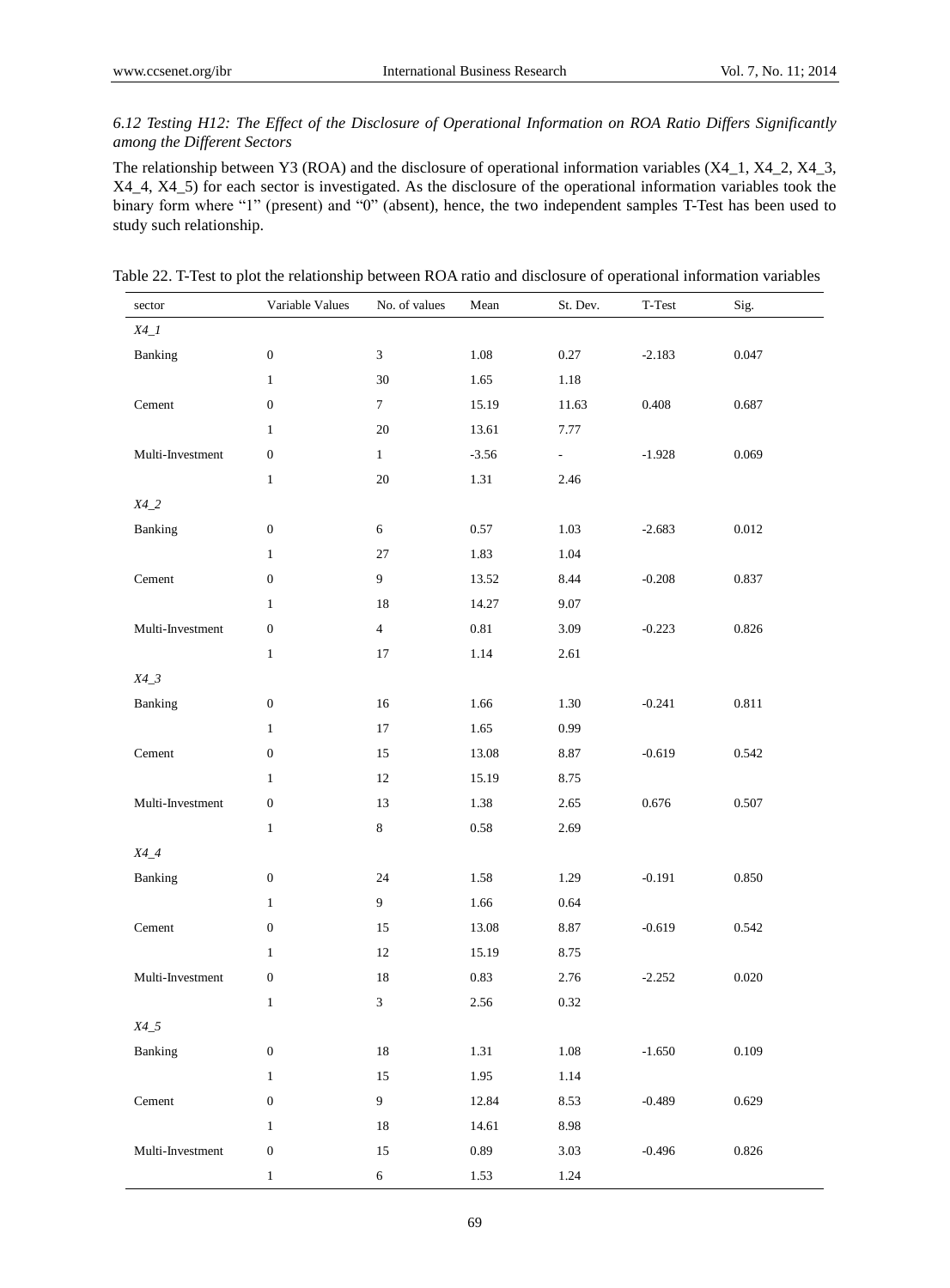Based on the information provided in table 22, it could be concluded that disclosing the discussion of corporate strategy; an overview of the industry and participation in social responsibilities had no significant effect on ROA in all of the three sectors. However, disclosing plans of investments in the future had a significant effect on ROA in the banking sector and disclosing the company's market share had a significant effect on ROA in the Multi-Investment sector. Hence, H12 is failed to reject.

## **7. Conclusions and Comments**

Based on the above statistical analysis and testing of hypotheses, the following could be concluded regarding each sector as follows:

## *7.1 The Banking Sector*

It appears that there is a significant effect of the information disclosed on the performance measures (ROE & ROA). There is a positive correlation of the percent of attending board meetings on both ROE & ROA. There is a positive correlation between the number of board of directors and ROA. However, there is a negative correlation between the number of the independent board members and both ROE & ROA. This could return to the particular case of the Saudi banks where many of them are owned by families, or major institutions. On the other hand side, There is a significant positive effect of concealing cost structure and segment analysis on both ROE & ROA. This result needs more research to understand the rationale behind it. It is found that there is a significant positive effect of disclosing the future plans on both ROE & ROA. However, disclosing the discussion of corporate strategy and social responsibility had a significant positive effect on ROE, while disclosing the market share has a significant positive effect on ROA. This confirms the results achieved by (Nuryaman, 2012) as it was found that the practice of corporate governance has a positive effect on company's performance. It was also found that the market measure (PE) is positively correlated with disclosing the bank's capital structure. No other disclosure affects the PE ratio regarding the banking sector.

## *7.2 The Cement Sector*

Some disclosure is significantly positively correlated with performance as measured by ROE & ROA. The percentage of attending board of directors' meetings is positively correlated with ROA and ROE. Also, disclosing both segment analysis where results are broken down by business line and revenue structure have a significant positive effect on ROE  $\&$  ROA. The capital structure and the percentage of management shareholding are positively correlated to ROE. The executive compensation is positively correlated to PE.

#### *7.3 Multi-Investment Sector*

There is a significant effect disclosing the cost structure on ROE & ROA. Also, revealing the company's market share has a significant positive effect on ROE. As for PE, it is found that there is a significant effect of disclosing an overview of the industry trend and a company's market share.

It is clear from the previous study that the relationship of disclosure on annual reports is different from one sector to the other. This result confirms a study by (Larcker, Richardson, & Tuna, 2007). The effect of such disclosure on the PE ratio is minimal, and the effect on a company's performance varies according to each sector. Based on the above analysis, it seems that not all of the disclosure criteria as announced by the corporate governance regulation do not necessarily affect companies' performance. Stock market authorities in Saudi Arabia need to rethink the content and details of the disclosure in annual reports that would benefit current and future investors. More research is needed to identify the disclosure that have an effect on a company's performance.

#### **References**

- Abed, S., Al-Okdeh, S., & Nimer, K. (2011). The inclusion of forecasts in the narrative sections of annual reports and their association with firm characteristics: The case of Jordan. *International Business Research, 4*(4), 264–271. http://dx.doi.org/10.5539/ibr.v4n4p264
- Adiloglu, B., & Vuran, B. (2012). The relationship between the financial ratios and transparency levels of financial information disclosures within the scope of corporate governance: Evidence from turkey. *Journal of Applied Business Research, 28*(4), 543–554.
- Al-Hussain, A. H., & Johnson, R. L. (2009). Relationship between corporate governance efficiency and Saudi banks' performance. *The Business Review, Cambridge, 14*(1), 111–117.
- Aluchna, M. (2009). Does good corporate governance matter? Best practice in Poland. *Management Research News, 32*(2), 185–198. http://dx.doi.org.ezproxy.macewan.ca/10.1108/01409170910927631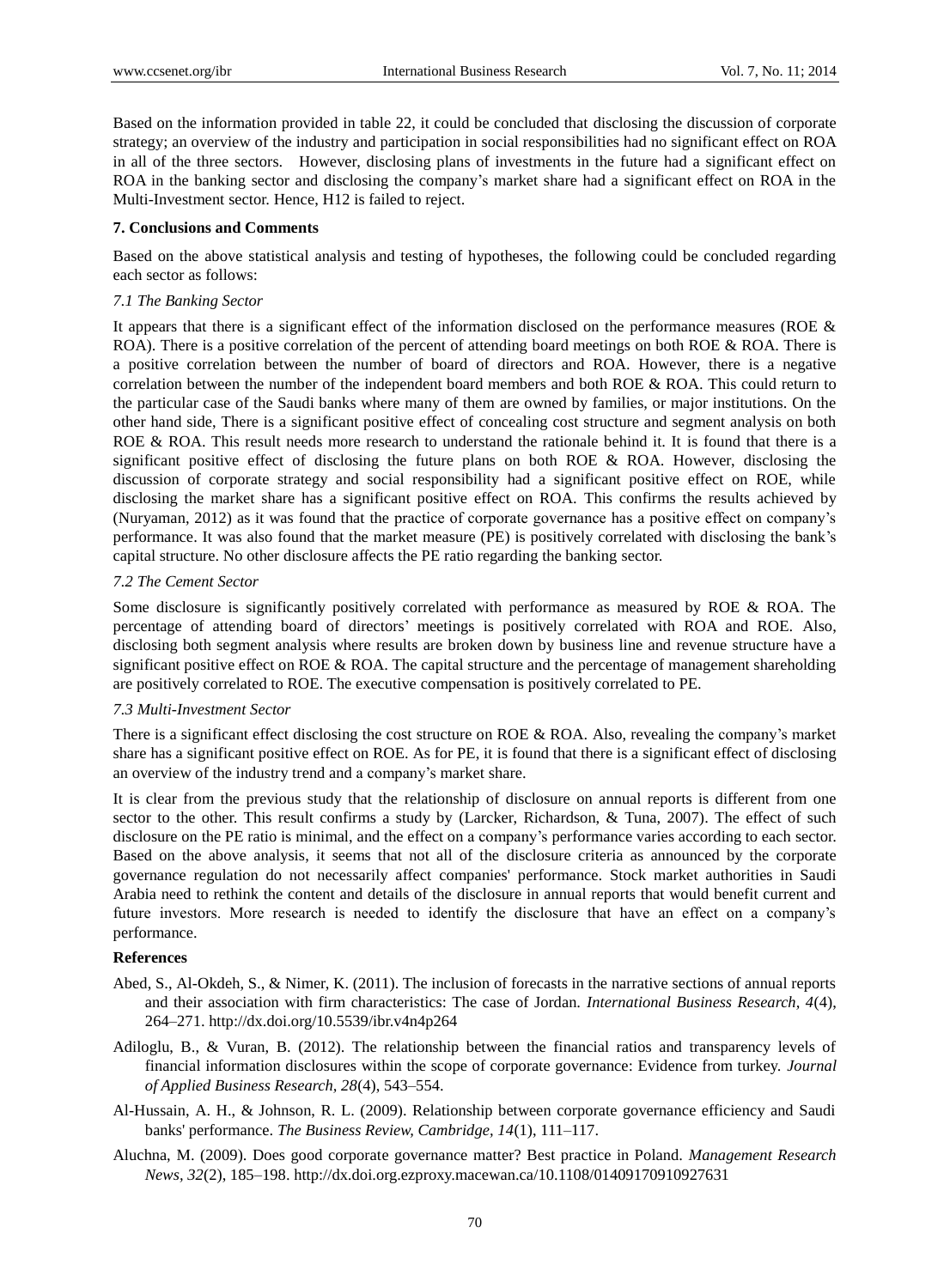- Bhagat, S., & Bolton, B. (september 2006). *Board ownership and corporate governance indices.* Unpublished University of Colorado at Boulder.
- Brown, L. D., & Caylor, M. L. (2009). Corporate governance and firm operating performance. *Review of Quantitative Finance and Accounting, 32*(2), 129–144. http://dx.doi.org/10.1007/s11156-007-0082-3
- Christiansen, H., & Koldertsova, A. (2009). The role of stock exchanges in corporate governance. *OECD Journal.Financial Market Trends,* (1), 209–238. http://dx.doi.org/10.1787/fmt-v2009-art10-en
- Donker, H., Poff, D., & Zahir, S. (2008). Corporate values, codes of ethics, and firm performance: A look at the canadian context. *Journal of Business Ethics, 82*(3), 527–537. http://dx.doi.org/10.1007/s10551-007-9579-x
- Foerster, S. R., & Huen, B. C. (2004). Does corporate governance matter to Canadian investors? *Canadian Investment Review, 17*(3), 19–26.
- Fong, S. C. C., & Shek, W. W. Y. (2009). Corporate governance disclosure and company performance of Hong Kong-based and China-based family-controlled property development companies. *IUP Journal of Corporate Governance, 8*(3/4), 7–50.
- Gropp, R., & Köhler, M. (2010). *Bank owners or bank managers: Who is keen on risk? Evidence from the financial crisis*. Rochester, Rochester: Social Science Research Network. http://dx.doi.org.ezproxy.macewan.ca/10.2139/ssrn.1569250
- Hua, C. (2003). *Corporate governance, board compensation and firm performance: An investigation of corporate governance in Taiwan's high-tech industry.* D.B.A., Golden Gate University.
- Kaur, P., & Gill, S. (2009). Patterns of corporate ownership: Evidence from BSE-200 index companies. *Paradigm, 13*(2), 13–28.
- Larcker, D. F., Richardson, S. A., & Tuna, I. (2007). Corporate governance, accounting outcomes, and organizational performance. *The Accounting Review, 82*(4), 963–1008. http://dx.doi.org/10.2308/accr.2007.82.4.963
- Mohd Hassan, C. H., Rashidah, A. R., & Mahenthiran, S. (2008). Corporate governance, transparency and performance of Malaysian companies. *Managerial Auditing Journal, 23*(8), 744–778. http://dx.doi.org/10.1108/02686900810899518
- Nuryaman, N. (2012). The influence of corporate governance practices on the company's financial performance: studies on the companies surveyed by IICG and listed on the Indonesia stock exchange. *Journal of Global Business and Economics, 5*(1)

S&P/Hawkamah ESG Pan Arab index methodology. (2013). S&P Dow Jones Indices: McGraw-Hill Financials.

Xiaonian X., & Yan. W. (1999). Ownership structure and corporate governance in Chinese stock companies. *China Economic Review, 10*, 75–98. http://dx.doi.org/10.1016/S1043-951X(99)00006-1

#### **Note**

Note 1. A detailed list of the companies included in each sector is present in the appendix.

## **Appendix**

| sector   | Company's Name                       |  |  |
|----------|--------------------------------------|--|--|
| Banking: | Riyad Bank.<br>$1-$                  |  |  |
|          | <b>Bank AlJazira</b><br>$2 -$        |  |  |
|          | $3-$<br>The Saudi Investment Bank    |  |  |
|          | Saudi Hollandi Bank<br>$4-$          |  |  |
|          | $5-$<br>Banque Saudi Fransi          |  |  |
|          | The Saudi British Bank<br>$6-$       |  |  |
|          | $7 -$<br><b>Arab National Bank</b>   |  |  |
|          | $8-$<br>Samba Financial Corporation. |  |  |
|          | $9-$<br>Al Rajhi Bank                |  |  |
|          | <b>Bank Albilad</b><br>$10-$         |  |  |
|          | Alinma Bank<br>$11 -$                |  |  |

Appendix 1. List of companies